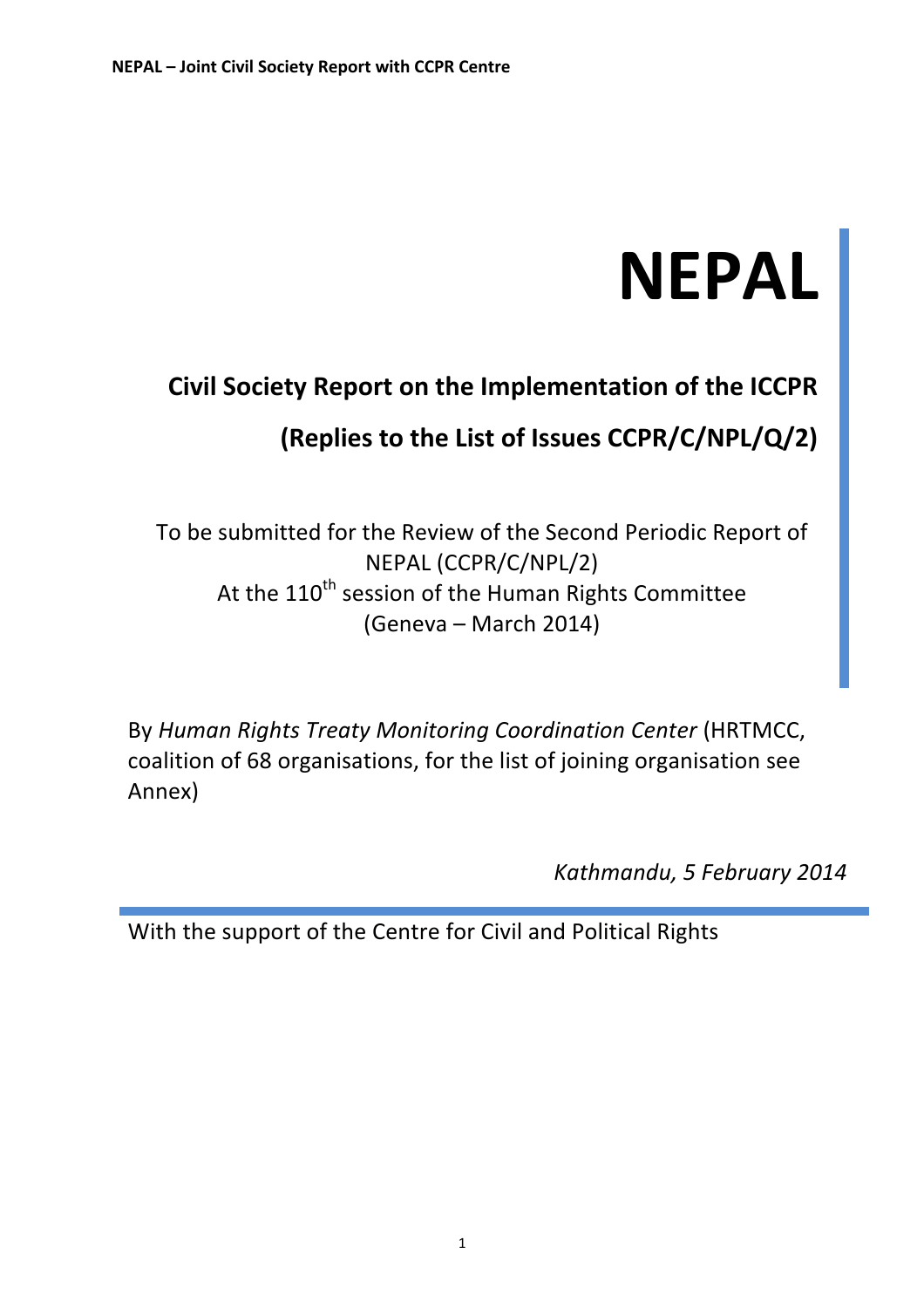# **Table of Contents**

|                                                                                                                                                                           |                                   | I. Introduction                                                                                                                                                 | $\overline{2}$ |
|---------------------------------------------------------------------------------------------------------------------------------------------------------------------------|-----------------------------------|-----------------------------------------------------------------------------------------------------------------------------------------------------------------|----------------|
|                                                                                                                                                                           | a.                                | Joining Organisations                                                                                                                                           | $\overline{2}$ |
|                                                                                                                                                                           |                                   | b. Methodology                                                                                                                                                  | $\overline{2}$ |
|                                                                                                                                                                           | C.                                | <b>Contact Details</b>                                                                                                                                          | $\overline{2}$ |
|                                                                                                                                                                           |                                   | <b>II. Comments from Civil Society</b>                                                                                                                          | 3              |
|                                                                                                                                                                           | a.                                | Constitutional and legal framework within which the Covenant is<br>implemented (art. 2)                                                                         | 3              |
|                                                                                                                                                                           |                                   | b. Non-discrimination, equality between men and women, rights of minorities<br>and indigenous peoples (arts. 2, 3, 26 and 27)                                   | 9              |
|                                                                                                                                                                           | c.                                | Violence against women, including domestic violence (arts. 2, 3, 6, 7 and 26)                                                                                   | 14             |
|                                                                                                                                                                           | d.                                | Right to life and prohibition of torture and cruel, inhuman or degrading<br>treatment or punishment (arts. 2, 6, 7, 9, 10, 16, 19 and 21)                       | 14             |
|                                                                                                                                                                           | e.                                | Elimination of slavery and servitude (art. 8)                                                                                                                   | 16             |
| f.<br>Right to liberty and security of person, treatment of persons deprived of their<br>liberty, fair trial and independence of judiciary (arts. 2, 7, 9, 10, 14 and 24) |                                   | 17                                                                                                                                                              |                |
|                                                                                                                                                                           | g.                                | Refugees, asylum seekers and internally displaced persons (arts. 2, 7, 13, 16<br>and $26$ )                                                                     | 20             |
|                                                                                                                                                                           |                                   | h. Freedom of expression, right to peaceful assembly, freedom of association<br>and freedom of conscience and religious belief (arts. 2, 18, 19, 21, 22 and 26) | 21             |
|                                                                                                                                                                           | i.                                | Birth registration (arts. 16, 24 and 26)                                                                                                                        | 22             |
|                                                                                                                                                                           | j.                                | Dissemination of information relating to the Covenant (art. 2)                                                                                                  | 23             |
|                                                                                                                                                                           | III. Additional Information<br>23 |                                                                                                                                                                 |                |

*Annex:&Members& of& Human& Rights& Treaty&Monitoring& Coordination& Center& (HRTMCC), Nepal* 

*24*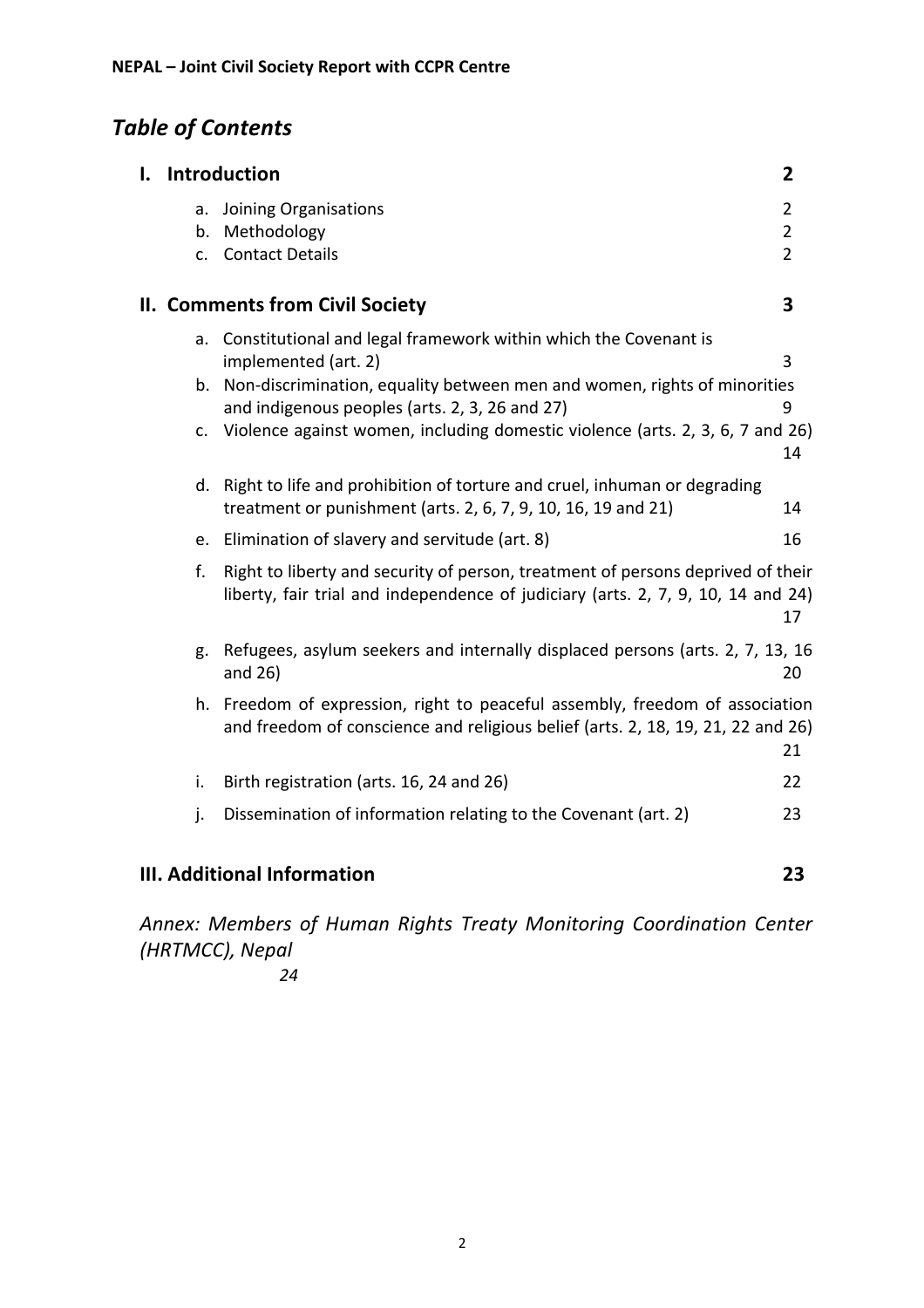# **I.** Introduction

#### **a. Joining&organisations**

This joint report is prepared by Human Rights Treaty Monitoring Coordination Centre (HRTMCC), a coalition of human rights organizations established to monitor the implementation of the international human rights treaties ratified by Nepal. Currently, it has 68 members working in almost all areas of human rights, including civil and political rights; economic, social and cultural rights; rights of women; rights of children; Dalit rights; the rights of migrants and the rights of persons with disabilities. For the full list of 68 member organisations, please refer to the Annex.

#### **b. Methodology**

This report is prepared in cooperation with the members of the HRTMCC. Several rounds of formal and informal interactions/dialogues have been held among experts and stakeholders of human rights and legal community across the country. Contact details

#### **c. Contact&details**

#### **Human&Rights&Treaty&Monitoring&Centre (HRTMCC)**

**Secretariat** Mr. Bijay Raj Gautam Executive Director Informal Sector Service Centre Kalanki, Kathmandu, Nepal P.O Box: 2726 Tel: 977-1-4278770, Fax: 977-1-4270551 Email: insec@inse.org.np Webpage: www.insec.org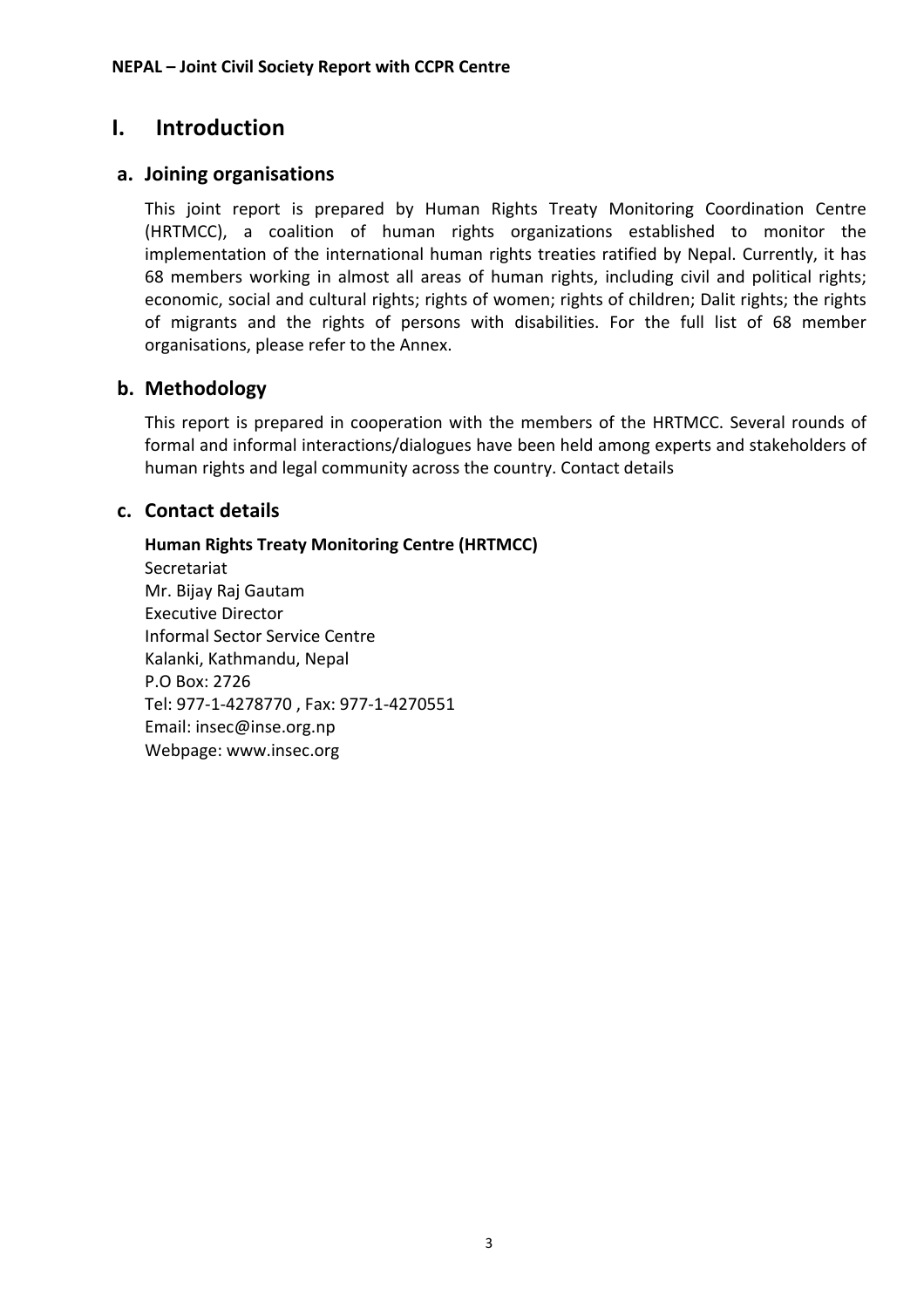# **II.** Replies of Civil Society to the Issues identified in the LoI

# a. **Constitutional and legal framework within which the Covenant is implemented (art.&2)**

**Issue 1:** *In light of the restriction of the mandate and jurisdiction of the National Human Rights Commission (NHRC) following the enactment in 2012 of a new law governing its activity, please* provide information on the measures taken to ensure the independence and autonomy (including *financially)* of the NHRC and its continuing compliance with the Paris Principles, as well as to ensure that its decisions/recommendations are fully implemented by State authorities. Please also indicate whether the State party plans to repeal the six-month limit within which complaints to the *Commission&must&be&lodged&and&to&extend&its&competence&to&also&investigate&cases&of&human&rights& violations that have been allegedly committed by army personnel.* 

#### **Comments from Civil Society**

The new law, "*National Human Rights Commission Act, 2012*" constrained independence and autonomy including finance of the NHRC, thus its compliance with the **Paris Principles is at stake.** Law is not effectively implemented, especially in investigation of cases of human rights violations by Security Agencies. NHRC recommendations are not fully respected by the state authorities. In terms of the level of implementation of the recommendations made by the Commission, out of 386 recommendations, only 34 recommendations were fully implemented<sup>1</sup>. There is no plan to repeal the time frame to lodge complaints before the Commission. The positions of Commissioners are vacant for nearly four months resulting in backlogging of complaints.

#### **Recommendations:**

The State Party should:

- 1) Appoint independent and competent experts at NHRC as commissioners as soon as possible in conformity with the Paris Principle;
- 2) Seriously consider and take necessary action on the recommendations put forward by the NHRC;
- 3) Ensure provision not to limit the timeline to file cases of HR violations;
- 4) Monitoring mechanisms has to be established for the effective implementation of the recommendations of the commission.

**Issue 2**: *Please provide examples of the application of the Covenant by domestic courts. Please also indicate what procedures are in place for the implementation of the Committee's Views under the Optional Protocol, and provide information on measures taken to ensure full compliance with the Committee's Views in communications Nos. 1469/2006, Sharma v. Nepal; 1761/2008, Giri et al. v. Nepal; 1863/2009, Maharjan v. Nepal; and 1870/2009, Sobhraj v. Nepal.* 

#### **Comments from Civil Society**

!!!!!!!!!!!!!!!!!!!!!!!!!!!!!!!!!!!!!!!!!!!!!!!!!!!!!!!!!!!!

#### *Communication No. 1469/2006, Sharma v. Nepal*

Pressure from Mrs. Yasoda Sharma, wife of Surya Prasad Sharma, the Government in April 2009 responded to the Committee stating Mrs. Sharma will be provided with "*interim relief*" and that the

 $1$  Summary Report of NHRC Recommendations upon Complaints in a Decade (2000-2010) National Human Rights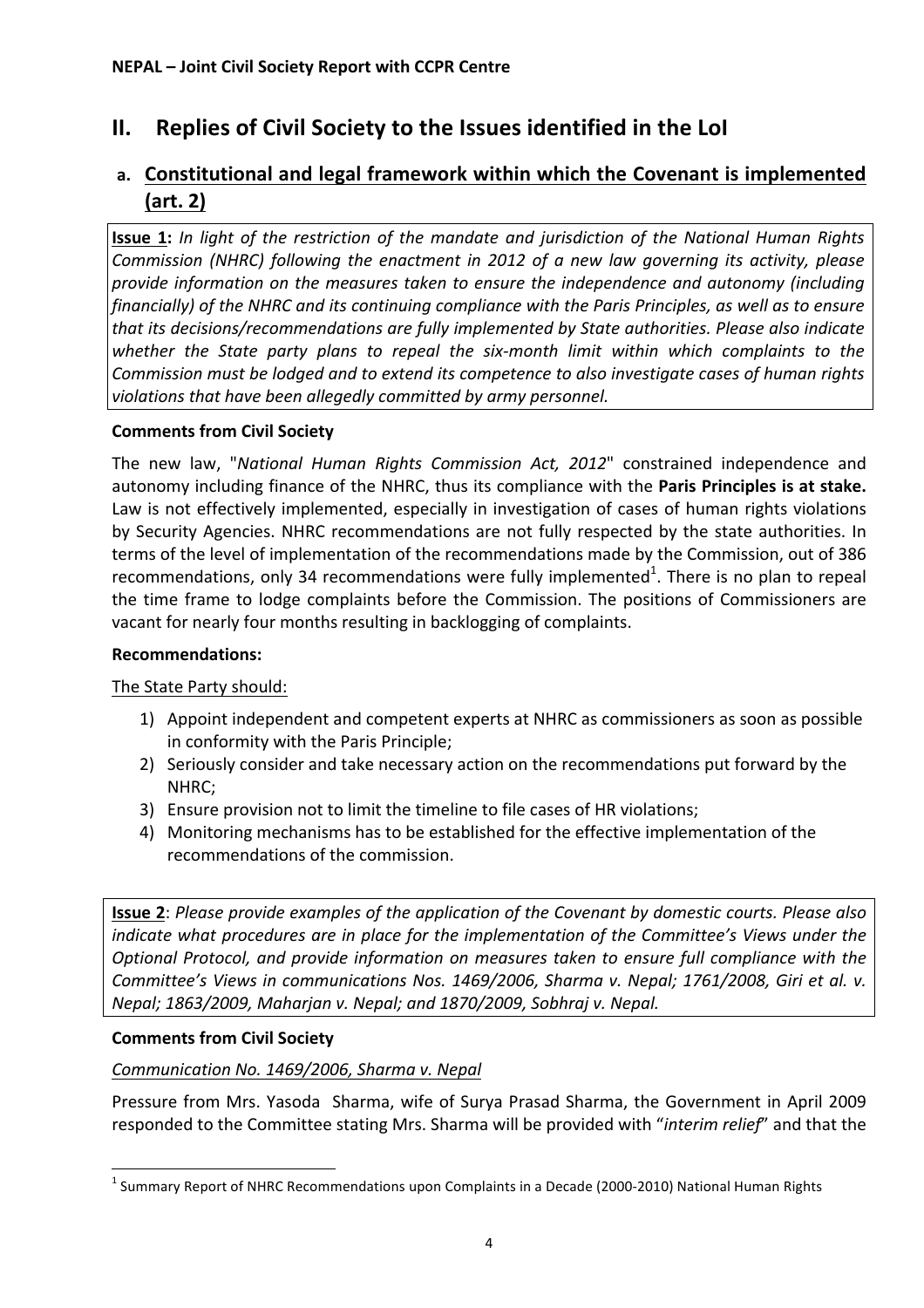disappearance of Mr. Sharma will be investigated by an Independent Disappearance Commission to be established "shortly". In a further communication to the Committee, Mrs. Sharma contested the proposed follow-up by the government, arguing that the measures proposed did not meet the requirements set out by the Human Rights Committee in its view on the case.

Following a meeting with the Secretary to the Council of Ministers on 23 November 2009 the Government provided Mrs. Sharma with NRs 100,000 (additional to an earlier NRs 100,000 "interim relief" received by many "conflict victims"), bringing the total to NRs 200,000, the amount promised by the Government to the Human Rights Committee. A bill for the establishment of an Independent Disappearances Commission was put before the Parliament in April 2010. Advocacy Forum, Nepal (AF) together with other organizations provided comments and worked with individual members of parliament to submit amendments in defining crimes, investigation and examination of case to the bill.

#### **Recommendations:**

The State Party should:

1) Ensure to all individuals within its territory or subject to its jurisdiction the rights recognized in the Covenant and to provide an effective and enforceable remedy in case a violation has been established.

**Issue 3**: *Please report on concrete measures taken to address impunity for past and ongoing human* rights violations and investigate and prosecute human rights violations committed by both State and non-State actors. Please clarify the status of the "Commission on Investigation of Disappeared *Persons, Truth and Reconciliation Ordinance – 2069 (2013)" after the Supreme Court issued an interim order on 2 April 2013 staying its implementation, and elaborate on the steps taken to* review the Ordinance to ensure that its provisions are in full compliance with the Covenant. Please *comment& on& the& application& of& constitutional,& statutory& and& regulatory& immunities& from&* accountability (including criminal accountability) of public officials, military and security forces and *on&the&use&of&political&interference&to&withdraw&charges&against&persons&accused&of&serious&crimes& amounting&to&human&rights&violations.&Please&also&indicate&whether&the&State&party&has&established& a& vetting& system& to& exclude& persons& accused& of& human& rights& violations& from& law& enforcement&* bodies, the army and other relevant State bodies.

#### **Comments from Civil Society**

!!!!!!!!!!!!!!!!!!!!!!!!!!!!!!!!!!!!!!!!!!!!!!!!!!!!!!!!!!!!

In 1996, the then CPN (Maoist), formally waged an armed conflict against the state, which lasted for ten consecutive years, and resulted in the violation of massive human rights and humanitarian law perpetrated by both the government and the Maoists. According to evidences collected by various human rights organizations in Nepal, which is not yet complete, 13,276 people were killed during this conflict of which 7,928 by the state and rest from the Maoists<sup>2</sup>. Furthermore, "disappearances" of many Nepalese increased rapidly during this period and have been attributed to both sides of the conflict, resulting in a total of 933 disappeared persons so far<sup>3</sup>. In addition, Maoists abducted 85,185 persons<sup>4</sup>, and committed atrocities such as torture, maiming, intimidation, forced displacement, persecution and extortion.

 $2 \text{ http://www.insec.org.np/victim/candidate_display_user.php?pageno=1 }$ <br> $3 \text{ hid}$ 

<sup>4</sup> http://www.insec.org.np/pics/1332480011.pdf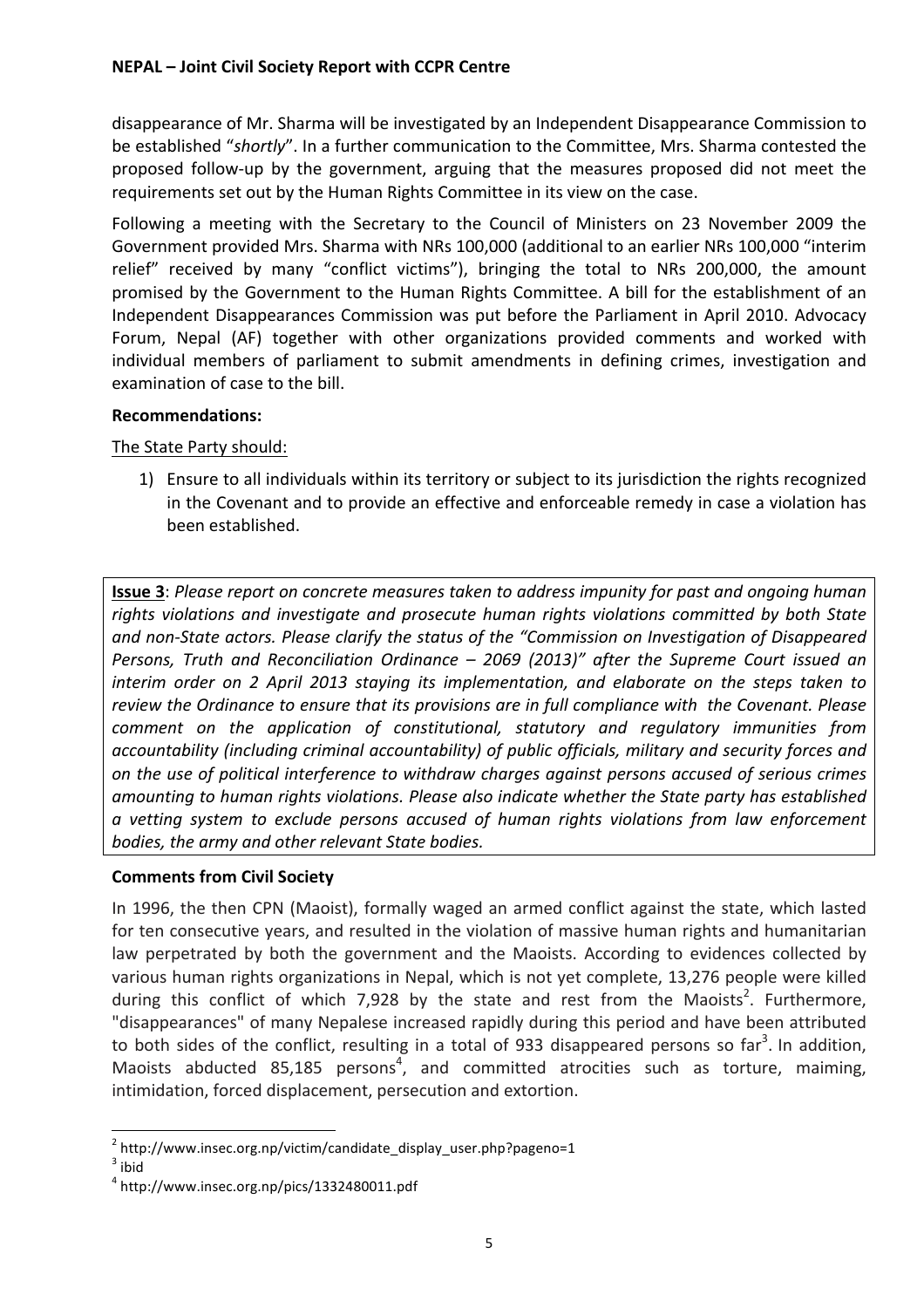Till date, there is no mechanism to address the impunity for past and on-going human rights violations committed by the state security forces and non-state actors. On 2nd January 2014, the Supreme Court (SC) ordered the Government to form separate commissions on truth and reconciliation and, enforced disappearances. The SC verdict affirmed that the commissions to be formed should meet the international standards and expert opinion is required to draft legislations for the two commissions. Nevertheless, on 28th January 2014 the Government tabled the same old merged controversial Ordinance on truth and reconciliation and enforced disappearances in the parliament on the reason of 60 days' time limit.

From second Constituent Assembly (CA) election electoral vetting has started (apparent in the cases of Lalan Mandal and Bal Krishna Dhungel) but not implemented in general.

According to "A Search for Justice 2013", a study of Amnesty International, the Maoist-led government (Govt. led by Pushpa Kamal Dahal 'Prachanda') withdrew 349 cases related with murder and attempted murder on October 2008. The Government of Ex. PM. Dr. Baburam Bhattarai had reportedly prepared a list for withdrawal the cases of 130 individuals accused of involvement in serious crimes, including murder in December 2011. $^5$ 

#### **Recommendations:**

#### The State Party should:

1) Establish Truth and Reconciliation Commission and Commission on Investigation of Disappeared Persons without further delay and in conformity with international norms and standards;

2) Refrain from withdrawing cases against human rights perpetrators and let the law take its natural course for rendering justice.

**Issue 4**: *Please elaborate on measures taken to ensure that war crimes, crimes against humanity* and genocide are crimes under domestic law and that the criminal justice system has jurisdiction  $over$  these crimes. Please clarify whether any comprehensive reparation programme for victims of serious human rights violations committed during the 1996–2006 conflict has been established, and also report on the disparities among categories of victims entitled to access their rights to *reparation under the Interim Relief Programme.* 

#### **Comments from Civil Society**

There is no domestic law that would address the incidences of war crimes, crimes against humanity and genocide. At the Universal Periodic Review (UPR) 2011, Nepal was recommended to immediately ratify the Rome Statute on ICC. The Rome Statute is yet to be ratified despite massive pressure from different quarters and commitment expressed by the highest authority and political top brasses on a number of occasions.

#### **Recommendations:**

The State Party should:

!!!!!!!!!!!!!!!!!!!!!!!!!!!!!!!!!!!!!!!!!!!!!!!!!!!!!!!!!!!!

- 1) Ratify the Rome Statute on ICC without further delay;
- 2) Formulate domestic laws in line with the international human rights and humanitarian law that it has ratified.

 $^5$  http://www.amnesty.org/en/library/asset/ASA31/001/2013/en/11443e06-3609--4811-87a3c35eb315f5d1/asa310012013en.pdf. Pp. 7-8.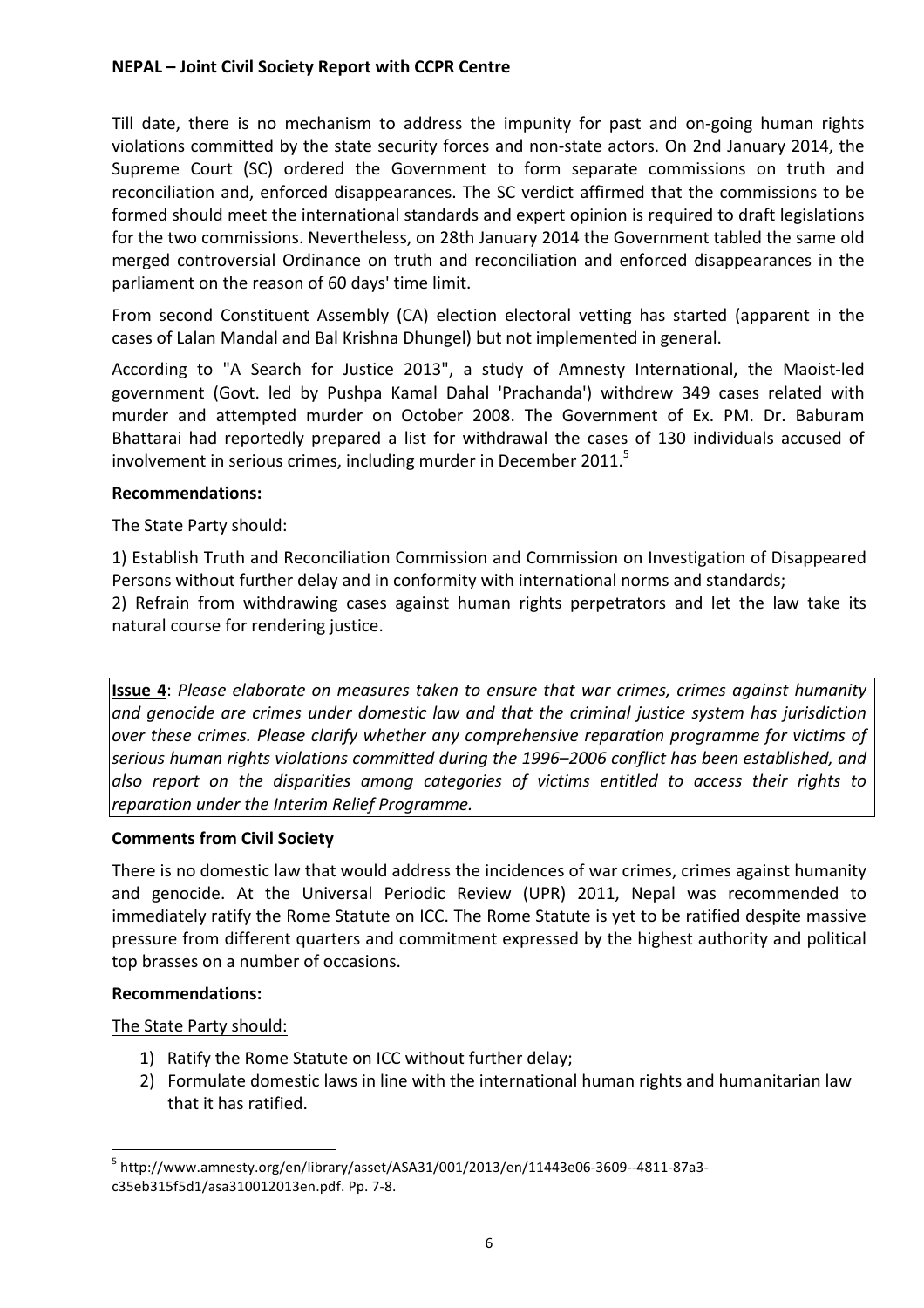# **b.** Non-discrimination, equality between men and women, rights of minorities and indigenous peoples (arts. 2, 3, 26 and 27)

**Issue 5**: *Please outline the measures taken to eradicate patriarchal attitudes and deep-rooted* stereotypes regarding the roles, responsibilities and identity of women and men in all spheres of life *and& to& eliminate& harmful& traditional& practices,& such& as& child& marriage,& the& dowry& system,& son& preference,& polygamy& and& witchcraft& accusations,& as& well& as& practices& such& as& chaupadi,& jhuma,& deuki& and& dhanQkhaane.& Please& report& on& measures& taken& to& enforce& in& practice& the& prohibition&* against early marriage. Please report on the impact of positive discrimination measures adopted in respect of women, including those taken to enhance the participation and representation of women *in political and public life, including in civil service, judiciary and political parties, and to increase the representation of women in decision-making positions.* 

#### **Comments from Civil Society**

!!!!!!!!!!!!!!!!!!!!!!!!!!!!!!!!!!!!!!!!!!!!!!!!!!!!!!!!!!!!

There is widespread discrimination against Dalits, Women, Madhesi, indigenous peoples, persons with disabilities, Muslim and other religious minorities, sexual minorities and other marginalized groups. Grounds for discrimination include caste, ethnicity, gender and geographic regions of origin. Further these groups continue to be severely underrepresented in most of the public sector including decision-making bodies, civil service, judiciary, law enforcement agencies, and local authorities.<sup>6</sup> Violence against women is deep-rooted due to patriarchal norms, values and overwhelming discriminatory laws and policies of state. Violence against women (VAW) also occurs while travelling in public transportations, at workplaces, schools, sports, clubs, colleges and hospitals. Different forms of VAW prevalent at community level include rape, sexual harassment, verbal abuse such as terms like "husband eater" and "inauspicious" used against widows as well as victims of trafficking, accusation of witchcraft and forced prostitution. During the period of 2012 total 910 incidents have been recorded by INSEC documentation in regards to VAW.<sup>7</sup> The forms of violation include domestic violence, violence faced in the name of witchcraft, polygamy, lack of pre and post partum service, rape, rape attempt, sexual abuse and women trafficking. The National Women Commission (NWC) has limited resources and mandate to reach to the general public in need of service. The Commission's independence is in question due to the fact that the appointments of the commissioners are made politically.

There are legal provisions to obtain the citizenship certificate for child in the name of mother but in reality it is barely implemented. With the amended Civil Code provision, abortion constitutes part of the reproductive right of women, but this has not been effectively realized in practice. Sex selective abortion rate is increasing and at male dominated conservative family setting, women are often forced to abort if the foetus is identified as female. The State Party has claimed that it has developed a National Action Plan on CEDAW and its Optional Protocol but the implementation of the same is extremely weak. The Internally Displaced Persons (IDPs), persons with disabilities and the family of involuntarily disappeared are not getting proper compensation, even in some cases nothing at all. The SC has issued a directive to formulate a new policy regarding women with disabilities, but such policy has not been introduced till date. Legal aid is limited and functions for a limited time period. Majority of the prospective beneficiaries are not aware about such provisions.

 $^6$  Page 7, Nepal Report of Non-governmental Organisation on Universal Periodic Review 2010

<sup>&</sup>lt;sup>7</sup> INSEC, Page 14, Violence Against Women/Girls Assessing the Situation of Nepal in 2012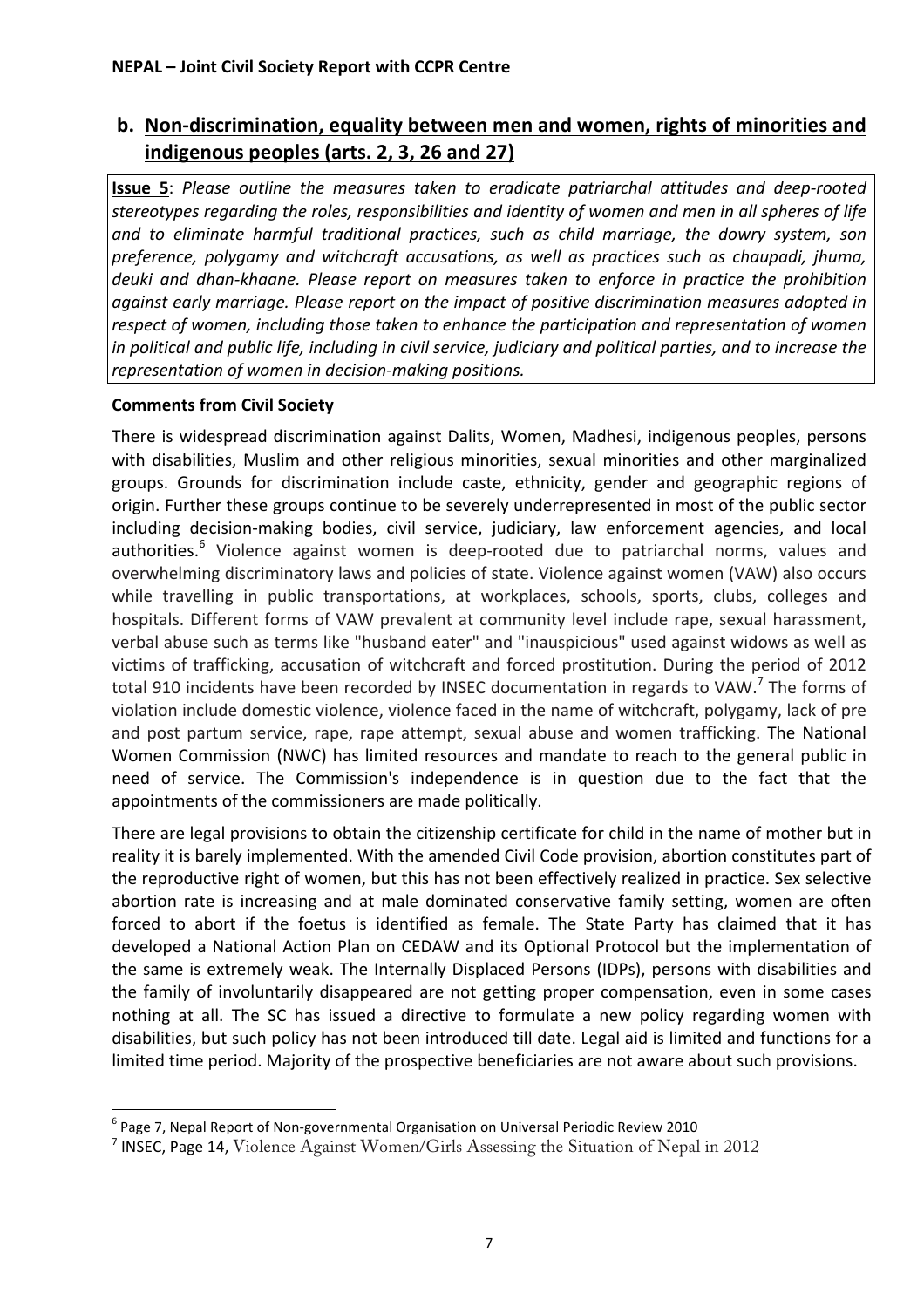The state mechanisms have not implemented 33 % participation of women in representation. The political representation of women that was ensured in the first Constituent Assembly has been decreased in the second Assembly indicating that the state and political parties are indifferent to comply with their commitment. A Central Level Complaint Management Unit has been established but is faced with scarcity of necessary resources. The unit lacks skilled human resources to act as per the need of sensitive cases.

Due to lack of proper monitoring mechanism, the gender responsive budget has been allegedly misused. The Gender-Based Violence Prevention Fund has not been utilized properly. Due to lengthy and non-transparent procedure of fund release, the targeted population has not adequately benefitted as envisioned. The State Party report has quoted various legal and policy provisions but most of them are not implemented properly due to which the incidences of Gender Based Violence (GBV) are still escalating in alarming rates. The victims of GBV are forced to reconcile with perpetrators, increasing impunity on such violence.

#### **Recommendations:**

The State Party should:

- 1) Upgrade the status of the NWC as a constitutional organ;
- 2) Establish effective mechanism through NWC to investigate cases of Violence against Women;
- 3) Provide the NWC with adequate resources (financial, technological and human) and make it accessible to the targeted groups;
- 4) Make NWC accessible at district level;
- 5) Make strong laws and policies to combat violence against women;
- 6) Institute fast-court to provide speedy remedy to victims of violence against women.

**Issue 6**: *Please provide information on measures taken to combat caste-based discrimination in practice, particularly caste-based discrimination against the Dalit community, and to ensure effective implementation of the Caste-based Discrimination and Untouchability (Offence and* Punishment) Act of 2011. Please indicate whether the National Dalit Commission has been provided with sufficient resources to effectively realize its mandate and whether legislation regulating its activity has been adopted.

#### **Comments from Civil Society**

!!!!!!!!!!!!!!!!!!!!!!!!!!!!!!!!!!!!!!!!!!!!!!!!!!!!!!!!!!!!

Dalits are the de facto 'untouchables' of contemporary Nepal. They are frequently denied access to public places and the right to drink water from public wells. They are the victims of violence to prevent participation in inter-caste marriage<sup>8</sup>.

A 10-year strategy, focusing on overall empowerment and political participation of Dalits, cultural vigilance and legal reforms, has been developed. The Dalit Commission, which has not been alleviated as a constitutional body, has a limited mandate. It has inadequate financial and human resources. The Dalit Commission focuses inside the capital city and urban centres, lacks access to the grassroots level where the caste-based discrimination is rampant. The recommendations made by the Dalit Commission are not fully implemented.

 $8$  Page 7, Nepal Report of Non-governmental Organisation on Universal Periodic Review 2010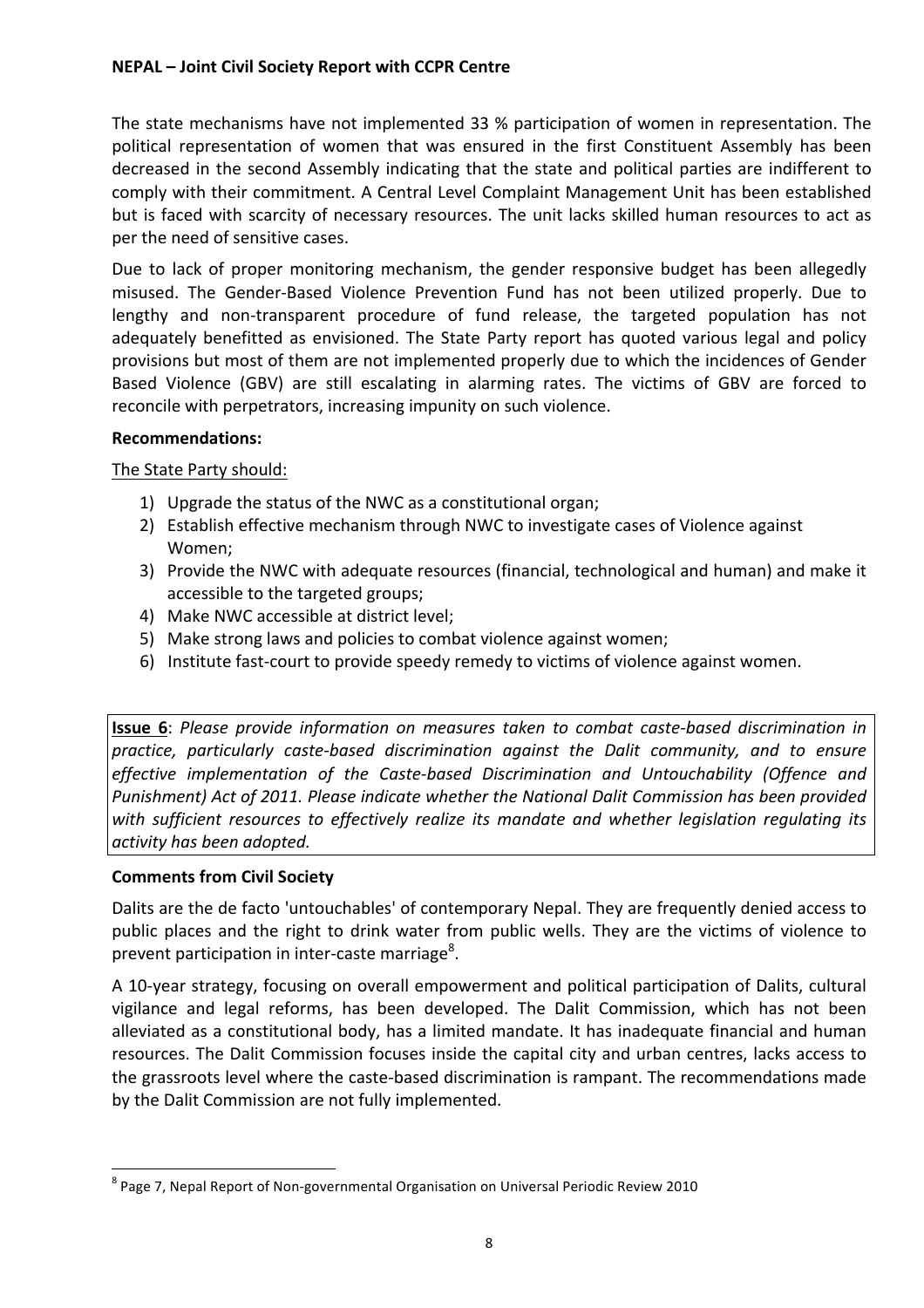Dalits have to get a certification to claim public social protection benefits from the Government. This provision has stigmatized this population. Caste-based Discrimination and Untouchability (Offence and Punishment) Act of 2011 have been formulated to end the discrimination but questions still arise in its implementation. State mechanisms, especially police often hesitate to file a case against the perpetrators of caste-based violence and even if a case is filed, victims are forced to reconcile with the perpetrators.

Inter-caste couple are in most inhumane and troublesome situation. The State Party has declared to provide motivational allowance (NRs 100000.00) to those who adopt inter- caste marriage but due to the lengthy and hazardous procedure, such couples have rarely benefited from this provision. Underprivileged Dalit women are accused of practicing witchcraft in higher rates than the women of other communities.

#### **Recommendations:**

#### The State Party should:

- 1) Ensure strict implementation of Untouchability (Offense and Punishment) Act 2011;
- 2) Ensure that its officials are not biased towards Dalits (filing cases etc.) and respect the provisions of the Act;
- 3) Ensure the protection, rescue and rehabilitation of the couples who have adopted intercaste marriage and been displaced from their places of origin;
- 4) Repel all discriminatory laws, regulations, rules, directives, policies and programs based on caste, occupation/work and descent;
- 5) Adopt the administrative, legal and institutional measures for effective implementation of all international and national obligations, policies, programs, and agreements with Dalits.

**Issue 7**: *Please indicate the measures taken to combat discrimination against ethnic and religious minorities&and&indigenous&peoples,&including&the&Madhesi&(people&dwelling&in&Terai),&and&to&enhance& their& access& to& and& representation& in& the& fields of& civil& service,& education,& local& governance& and&* representation in the Constituent Assembly. Please provide relevant statistical data.

#### **Comments from Civil Society**

The Madhesi community is discriminated on the basis of colour, region, language and socio-cultural identity.<sup>9</sup> This community comprises multi-ethnic, multi-castes, multi-lingual and multicultural diversity. Despite the principle of proportionate representation in all decision-making bodies and at all levels of state structure, the representation of Madhesi people is still very low. The equal right to development is also being violated due to unequal budget allocation for Terai-Madhes.

The state has failed to recognize Muslims as a religious minority because of the state's tendency to define Muslims as Islamists rather than as a community.<sup>10</sup> As a result, Muslim people have been excluded from the public sector and they continuously suffer from various forms of discrimination with regard to participation and economic, social and cultural rights.<sup>11</sup>

Though currently 59 indigenous peoples have been recognized officially, many other indigenous groups are yet to be recognized by the state, which has reinforced the marginalization of non-

<sup>&</sup>lt;sup>9</sup> Madhesi is a region-based identity in favour of Terai-Madhesi; it covers 22 districts and around 48 per cent population of country.<br><sup>10</sup> Civil Society Report to Durban Review Conference 2009

 $11$  Civil Society Report to Durban Review Conference 2009 Chapter V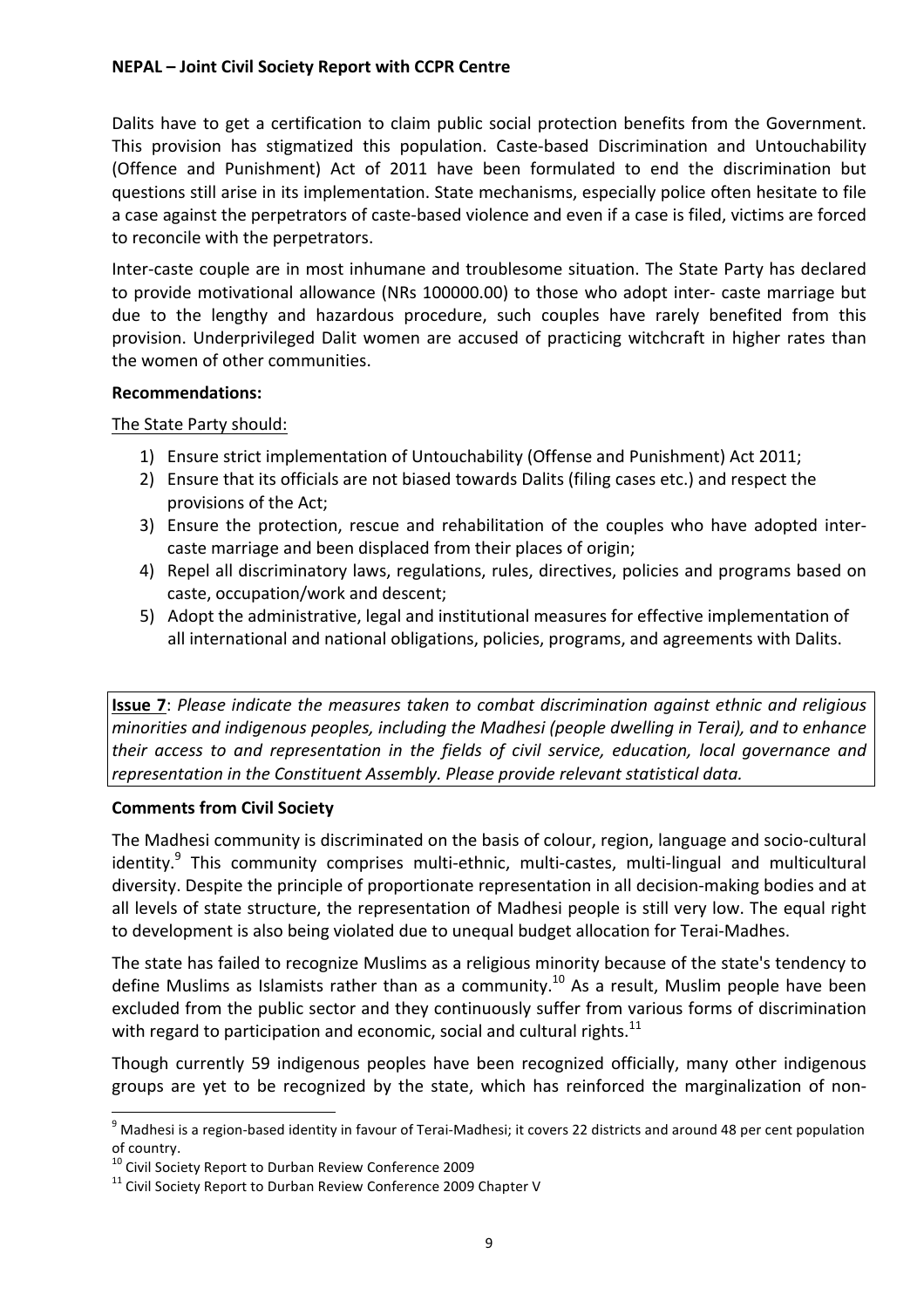recognized indigenous peoples. Recognition of Nepali language as the official language has created obstacles to accessing education and government services, as well as public information,  $12$  and many indigenous languages are under threat. According to Quadrupeds of the Country Code 1963, cow slaughter is an offence punishable by up to 12 years of imprisonment. But, some indigenous peoples and others practice the ritual sacrificing of bullocks in traditional rites.

Nepal ratified the Convention on the Rights of persons with disabilities and its Optional protocol. The participation of persons with disabilities in the Constitution- making process and in the public sector has yet to be realized. De facto discrimination against persons with disabilities still occurs in the field of education, employment, health, housing, and many other areas.

#### **Recommendations:**

The State Party should:

- 1) Ensure proportional representation of ethnic minorities, deprived and marginalized communities in every state mechanism;
- 2) Adopt, enact and implement special legislation in order to eliminate the discrimination based on colour, region, religion, language and cultural identity;
- 3) Recognize the existence of the Muslim people as a community and ensure concrete and active efforts are made to promote the participation of Muslims in the public sector;
- 4) Urgently adopt the policy of providing reasonable accommodation for employment, transportation, sports, personal attendance and health services, in housing, transport, sports and cultural life, personal attendance services for persons with disabilities;
- 5) Amend the Political Party Act and specify the proportion of ethnic minorities, deprived and marginalized communities to ensure their proportionate nomination as candidates in the elections;
- 6) Recognize indigenous languages for use in state affairs alongside Nepali;
- 7) Adopt a policy of Mother tongue multi-lingual Education;
- 8) Ensure the rights of indigenous peoples to maintain and develop their language, distinct cultures and religion.

**Issue 8**: *Please clarify whether the Covenant rights, and in particular the prohibition of* discrimination, are ensured to all individuals within the State party's jurisdiction or only to citizens. *Please report on concrete measures taken to ensure gender equality in access to citizenship and* repeal the discriminatory provisions regarding acquisition and transmission of nationality. Please *indicate how the difficulties in obtaining citizenship certificates for certain historically marginalized Nepalese, particularly in the Terai, are addressed.* 

#### **Comments from Civil Society**

Despite constitutional guarantee of non-discrimination and equality on the basis of sex, children of Nepali women married to a foreigner father are denied to issue citizenship. There are 62 existing laws that have discriminatory provisions towards Women. Another 49 laws contain degrading and prejudicial provisions against women<sup>13</sup>. The legal provision to acquire citizenship with mother's name has still not been implemented. There is a mandatory provision to mention the name of

<sup>&</sup>lt;sup>12</sup> Forum for Women, Law and Development 2009 (FWLD) "Discriminatory Laws Against Women, Dalits, Ethnicity, Religious and Persons with Disability" 13 Austicap Poliscriminatory Laws Against Women, Dalits, Ethnicity, the<br><sup>13</sup> Forum for Women, Law and Development 2009 (FWLD) "Discriminatory Laws Against Women, Dalits, Ethnicity,

Religious and Persons with Disability"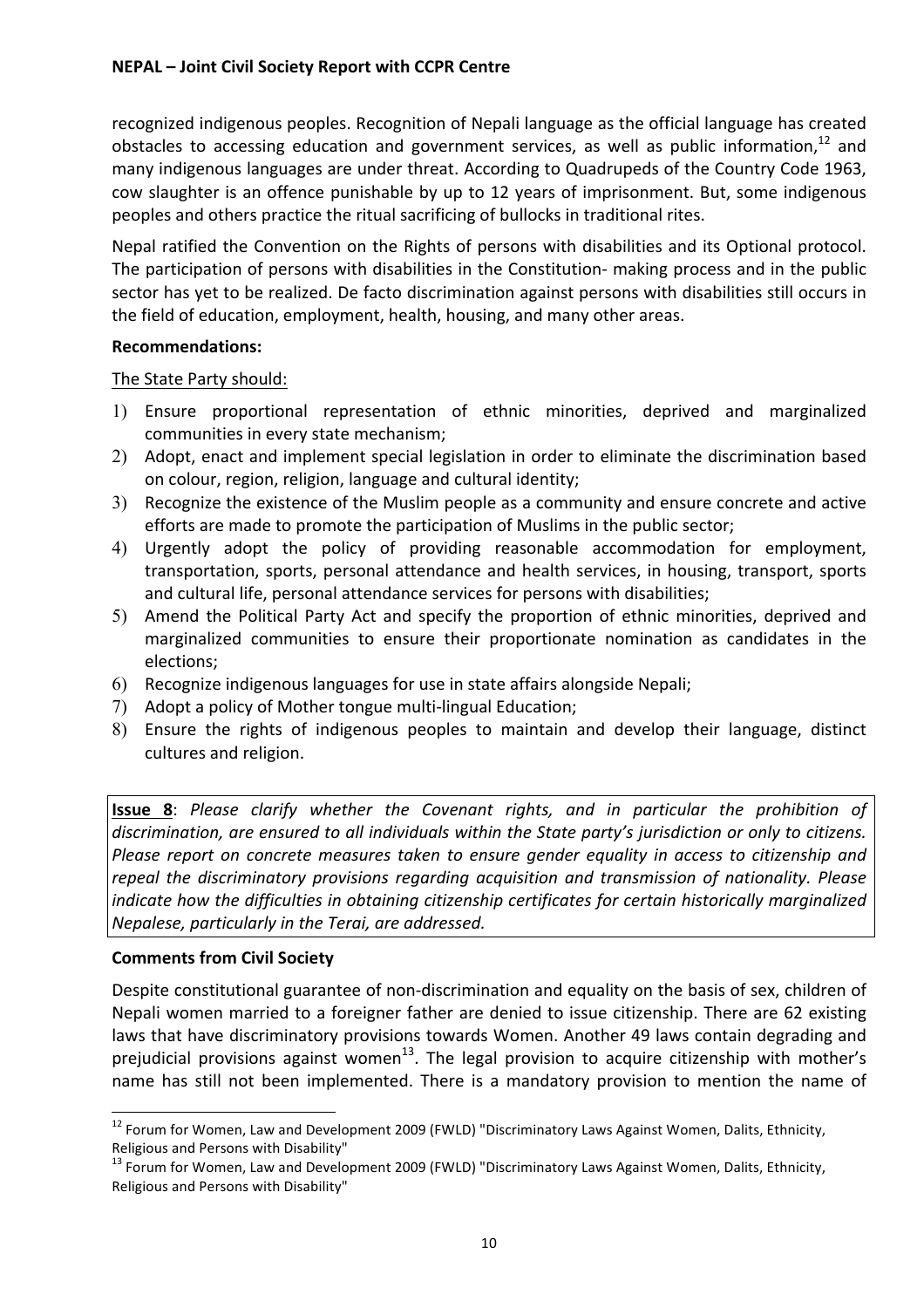father in the citizenship certificate. Although the SC has given the directives on 15 October 2010 to issue the citizenship in mother's name in the case number 8587 Sabina Damai Vs. Office of Prime Minister and Council of Minister Nepal.<sup>14</sup> it has still not been brought into effective practice.

#### **Recommendations:**

The State Party should:

- 1) Immediately address the issue regarding difficulty to acquire citizenship in the name of mother;
- 2) Review all existing laws to determine their compatibility with the international law in order to reform domestic legislation in line with international law standards;
- 3) Ensure that the Directive by the SC on the issue is strictly implemented.

**Issue 9**: *Please outline the measures taken to protect persons from stigmatization and discrimination& on& the& basis& of& their& sexual& orientation& and& gender& identity,& and& indicate& whether&* discriminatory laws and policies on this basis have been amended.

#### **Comments from Civil Society**

Sexual minorities in Nepal are being discriminated on the basis of sexual orientation and gender identity. They are denied of their citizenship and marriage, their real and exact identity is not recognised, and their access to usual socio-cultural affairs, daily ritualistic activities and public services are rejected. The government has made no effort to implement the directive of the Supreme Court, which requires formation of a task force to study the problem and enact an appropriate legislation with regard to the right of sexual minorities.<sup>15</sup> People of sexual minorities are not able to acquire citizenship certificates easily. There is no option to choose gender for sexual minorities in the application form of passport.

#### **Recommendations:**

#### The State Party should:

!!!!!!!!!!!!!!!!!!!!!!!!!!!!!!!!!!!!!!!!!!!!!!!!!!!!!!!!!!!!

- 1) Enact laws and formulate policies based on the SC order regarding citizenship and passport;
- 2) Ensure citizenship rights with identity of LGBTI;
- 3) Ensure LGBTI's right to participate in socio-cultural activities including right to marry according to their choice:
- 4) Ensure that sexual orientation and gender diversity are included as grounds for protection in the new constitution and in legislation;
- 5) Amend all discriminatory laws and legal provisions towards LGBTI;
- 6) Adopt affirmative action to ensure proportional participation of LGBTI in public sector

# **c.** Violence against women, including domestic violence (arts. 2, 3, 6, 7 and 26)

**Issue 10**: *Please respond to concerns that impunity for sexual and domestic violence remains*  $w$ *idespread, police often refusing to register such complaints, and report on measures taken to* **prevent and combat all forms of violence against women, including domestic violence, rape and** 

<sup>&</sup>lt;sup>14</sup> Page 247, Supreme Court, Nepal Kanun Patrika(Compilation of decisions made by SC), May 2011,

http://www.supremecourt.gov.np/publication/materials/115395.pdf

<sup>&</sup>lt;sup>15</sup> Sunil Babu Panta vs.The Government of Nepal,Writ No.917, December, 2007.(www.supremecourt.gov.np)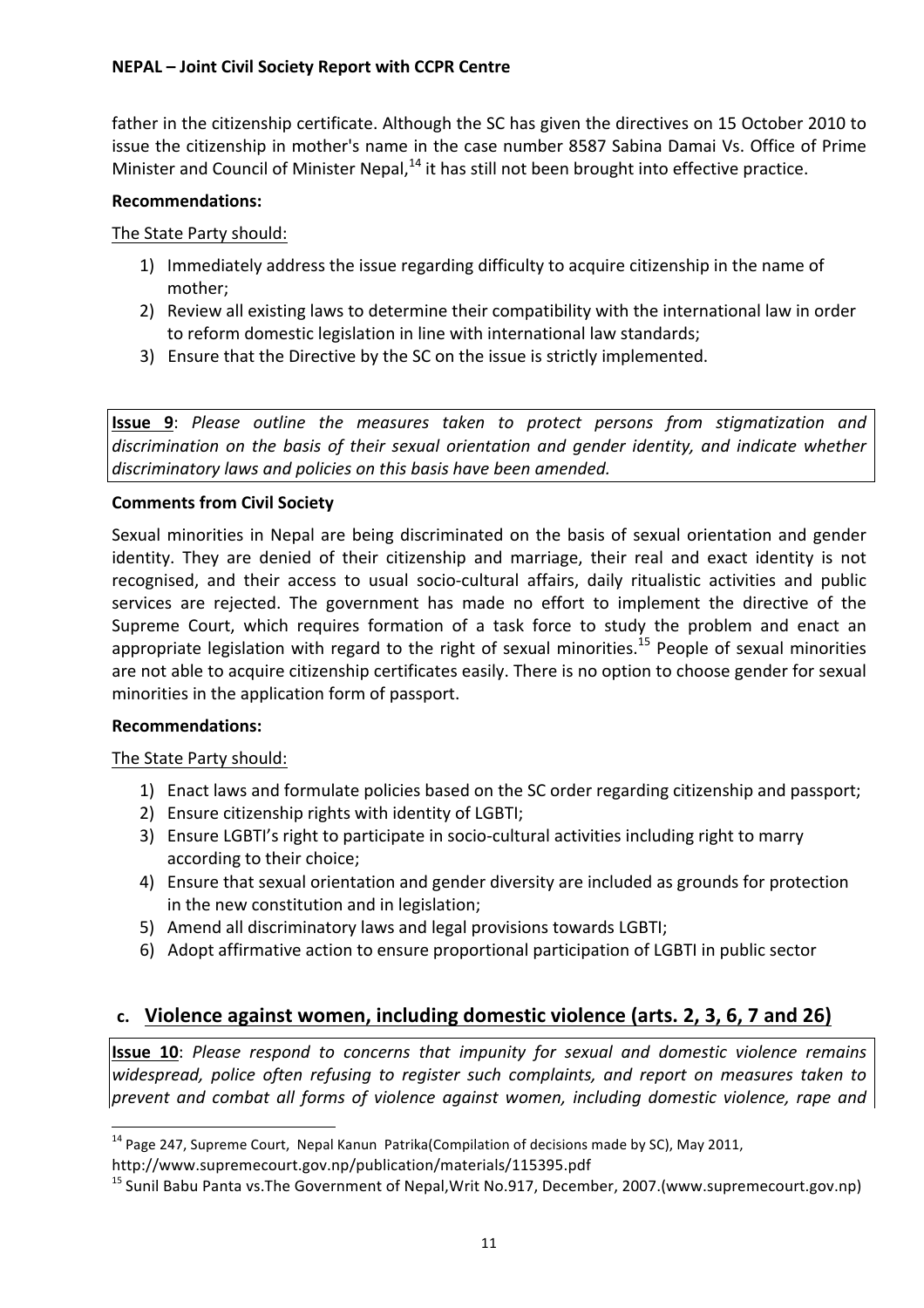*other& forms& of& sexual& abuse,& ensure& that& such& acts& are& effectively& investigated,& perpetrators& are& prosecuted&and&sanctioned&and&victims&have&access&to&adequate&remedies,&including&compensation.& Please also elaborate on the measures taken to respond to rape committed by both State and non-State actors and to repeal the 35-day statutory limitation for filing a criminal complaint (FIR) of* rape. Please provide statistics on the number of complaints lodged by women victims of violence, including domestic and sexual violence, of persons prosecuted and convicted, the remedies provided to victims and the number of safe shelters and any other resources allocated to assist victims of domestic violence.

#### **Comments from Civil Society**

The punishment of the perpetrators of sexual and domestic violence is not sufficient. Provision of NRS. 5000.00-25000.00 fine and imprisonment is insufficient. Muliki Ain (General Code) has clearly defined the Rape and categorized the rape cases in accordance with the age group of the victims and punishment provisions enshrined within it. it means that the punishment is high if the victims have minimum age. Similarly 12th amendment of the Muluki Ain has also included the marital rape as a crime and has kept 3 to 6 month punishment to the perpetrator  $^{16}$ . Rape case must be reported within 35 days of its occurrence, which is not practical in many cases, even not possible in some. Nepal Country Code and Domestic Violence (Crime and Punishment) Act 2009 are not properly implemented. The existing legal provision has not identified the women who are most vulnerable such as women with disability.

#### **Recommendations:**

The State Party should:

!!!!!!!!!!!!!!!!!!!!!!!!!!!!!!!!!!!!!!!!!!!!!!!!!!!!!!!!!!!!

- 1) Establish effective investigation mechanism to address Violence against Women;
- 2) End the culture of impunity often enjoyed by perpetrators;
- 3) Amend the provision of 30 days time limit to report the rape cases.

# d. Right to life and prohibition of torture and cruel, inhuman or degrading **treatment or punishment (arts. 2, 6, 7, 9, 10, 16, 19 and 21)**

**Issue 11:** *Please respond to reports that unlawful use of force and well-documented violations of* the right to life by State agents, including extrajudicial killings and enforced disappearances, remain unpunished. Please provide information on the measures taken to prevent such cases, promptly and *impartially investigate them, bring the perpetrators to justice and provide adequate remedies to* victims or their relatives, including in the case of alleged extrajudicial killings by state security *forces,&as&well&as&serious&injuries&inflicted&during&protests,&in&the&Terai&region.&Has&the&State&party&set& up& a& special& investigative& unit& with& sufficient& independence& to& inquire& into& allegations& of&*

 $16$  Muluki Ain (Country code), Rape chapter Number 1: Imprisonment for a term ranging from Eight years to Twelve years if the minor girl is above Ten or more years of age but below Fourteen years of

Imprisonment for a term ranging from Six years to Ten years if the minor girl is of Fourteen years of age or above below Sixteen years of age

Imprisonment for a term ranging from Five years to Eight years if the woman is of Sixteen years of age or above but below Twenty years of age

Imprisonment for a term ranging from Five years to Seven years if the woman is of Twenty years of age or above Notwithstanding anything contained in this Number, the husband who commits a rape with his wife shall be liable to imprisonment for a term ranging from Three months to Six months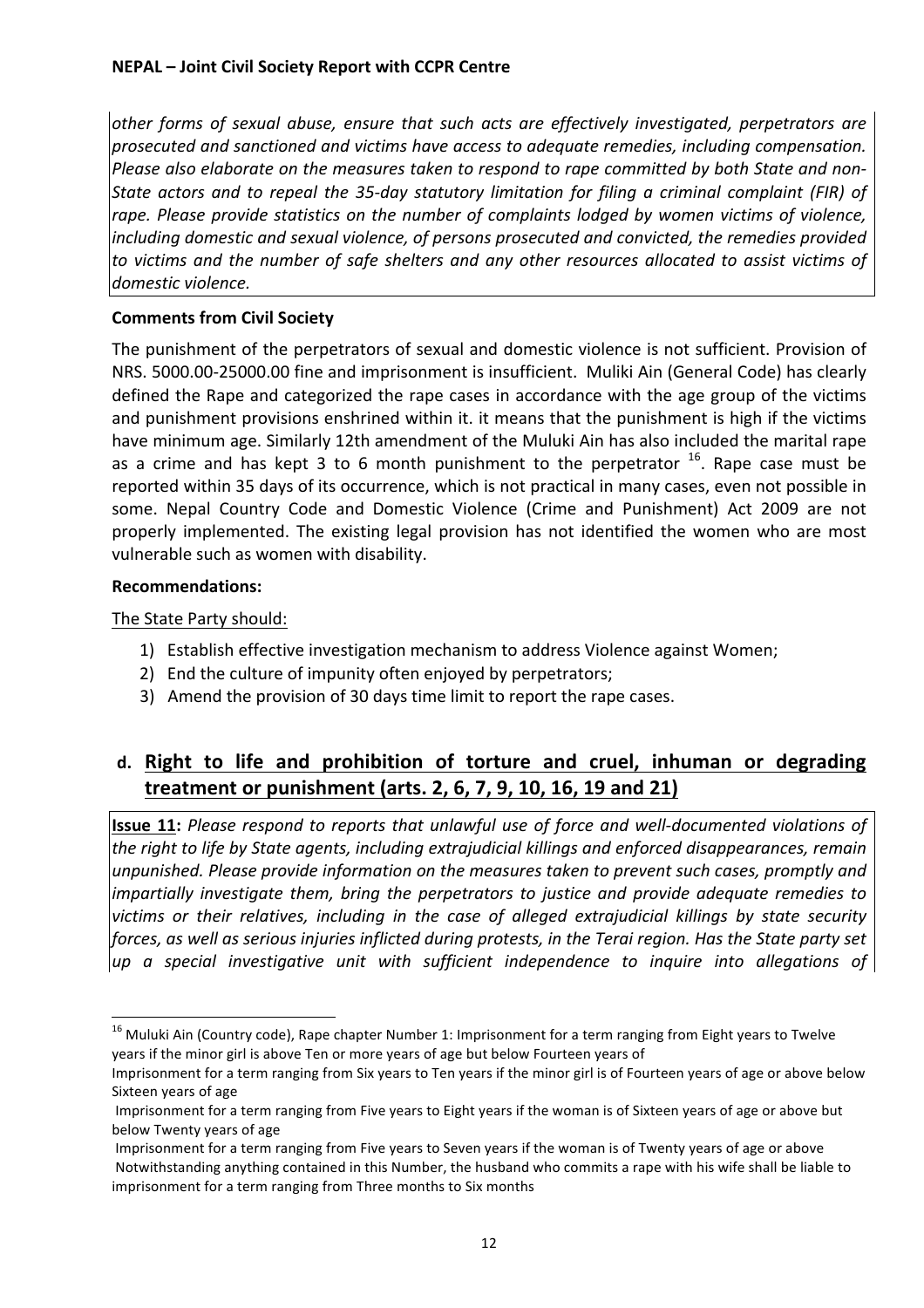*extrajudicial&killings?&Please&also&indicate&whether&human&rights&law,&including&the&principles&on&the& use&of&force&and&firearms,&is&a&standard&component&of&curriculums&for&law&enforcement&officials.*

#### **Comments from Civil Society**

Incidences of disobedience of court verdict by the state have occurred in several cases of extrajudicial killings and enforced disappearances i.e. not punishing the offenders. To prevent such cases and to investigate impartially, investigation committees were frequently formed, however, question rises in its impartiality on one hand while on the other will the state take actions over the findings of the committee (if made impartially). It just has been a face saving exercise in several instances. Till date, torture has not been categorized as criminal act by the domestic laws.

#### **Recommendations:**

The State Party should:

- 1) Establish independent and competent investigative committees and implement the recommendations put forward by them;
- 2) Respect the court verdicts with zero tolerance to non-compliance:
- 3) Criminalize torture by formulating new laws as per OP-CAT.

**Issue 12**: *Please report on measures taken to define and criminalize the offence of torture and* enforced disappearance in accordance with international standards and ensure that allegations of enforced disappearances, torture and cruel, inhuman or degrading treatment or punishment are *effectively& and& impartially& investigated,& perpetrators& are& prosecuted& and& punished& in& a& manner& commensurate& with& the& gravity& of& such& acts,& and& victims& have& access& to& adequate& remedies,& including compensation. Please also respond to reports that torture has been and continues to be systematically practised in Nepal, mainly in police custody, and to allegations of torture and ill*treatment committed by non-State actors, and outline the measures taken to address these issues.

#### **Comments from Civil Society**

Nepal's legal system does not criminalize torture and there is no provision of effective redress to victims. Torture is still systematically practiced by the police during criminal investigation. This puts additional hurdles and threats to women and women are subjected to torture at their home, workplace, public transportation and anywhere. There is narrow understanding over the definition and criminal offence, especially on torture; torture from non-state actors is not taken seriously. The use of force prevails over scientific investigation. Incidences of corporal punishment have commonly occurred in educational institutions especially in schools.

#### **Recommendations:**

The State Party should:

- 1) Enact necessary domestic legislations that define torture as a punishable crime;
- 2) Ratify the Optional Protocol on CAT immediately;
- 3) Ensure that the incidents of torture will be investigated independently and impartially;
- 4) Put legislation in place to criminalize torture and to provide reparation to the victim;
- 5) Ensure that complaints of torture are impartially investigated;
- 6) Take all possible efforts to eliminate any form of torture as required by CAT.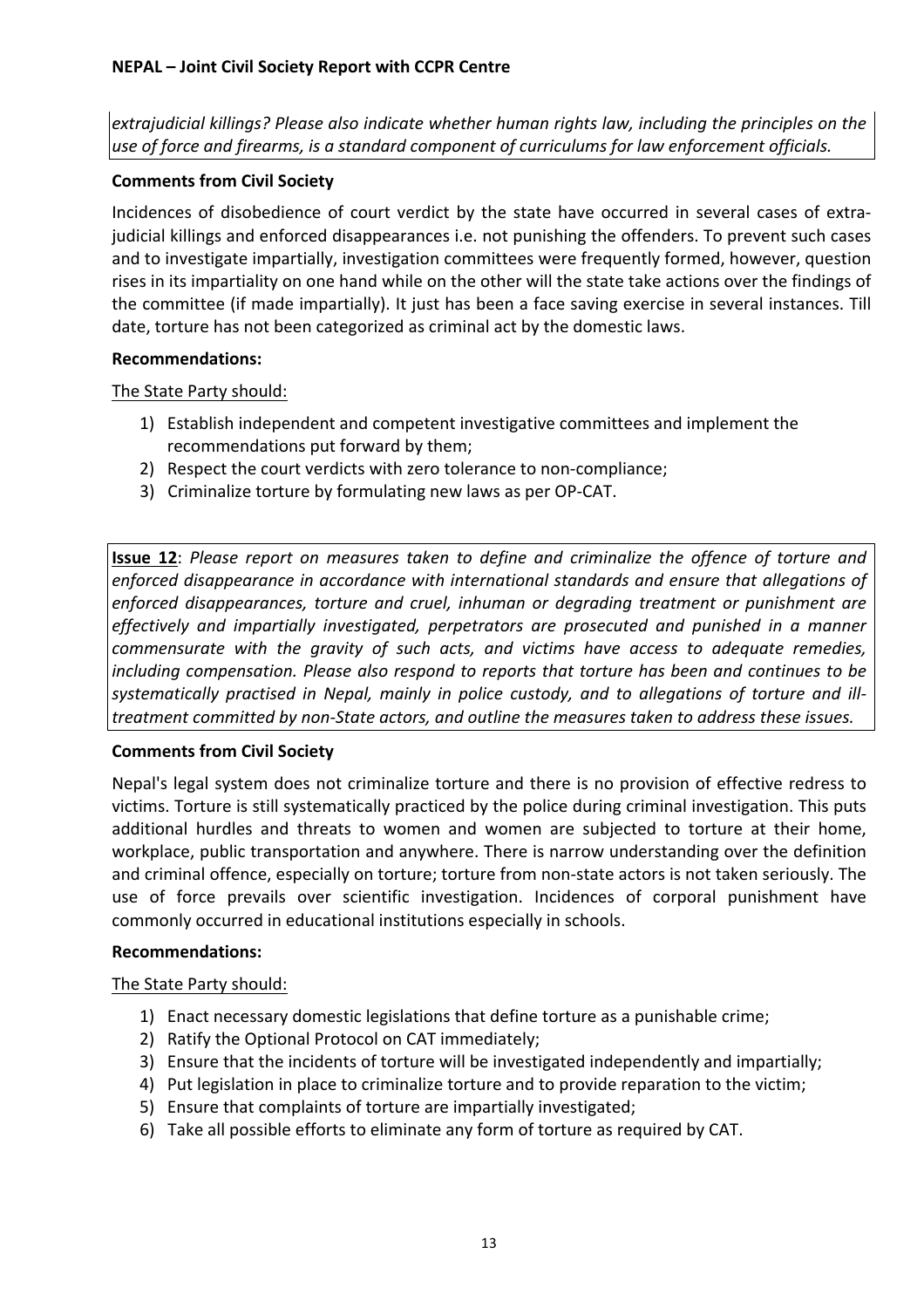**Issue 13**: *Please indicate the sanctions imposed on military personnel found quilty of torture (State* party report, CCPR/C/NPL/2, para. 122) and the remedies provided to victims. Please clarify whether *the State party plans to set up an independent complaint mechanism on the conduct of security forces and to amend the State Cases Act of 1992 by including the crime of torture of a child* specified in the Children's Act of 1992 as a scheduled offence, so that a criminal complaint (FIR) may be *lodged* with the police.

#### **Comments from Civil Society**

There are no sanctions imposed over the military personnel. In the incidence of Maina Sunuwar, offender Niranjan Basnet of Nepal Army (State Party) received safe passage stating no guilt. Although the alleged army personnel were called back from their international missions and interrogated for their offence, no conclusion other than stating not found guilty was made. Systematic and scientific interrogations were not made in the case despite the pressure from the public. State lacks mechanism that addresses the torture inflicted upon children.

#### **Recommendations:**

The State Party should:

- 1) Enforce necessary sanctions over military personnel against such crimes;
- 2) Bring forth the crimes committed against children within the purview of the State party criminal cases;
- 3) Bring crimes committed by security personnel under the jurisdiction of civil courts.

**Issue 14**: *Please report on measures taken to ensure that the law explicitly prohibits corporal* punishment in all settings, including the home.

#### **Comments from Civil Society**

Corporal punishment especially by parents at home is not taken as a serious offence till date, apparently due to the fact that social and cultural ties are dominant and the state intervention is extremely minimal.

#### **Recommendations:**

The State Party should:

1) Establish effective mechanism to investigate the cases of corporal punishment inflicted upon children.

#### **e. Elimination of slavery and servitude (art. 8)**

**Issue 15**: *Please report on measures taken to combat and prevent trafficking in women, men and children& for&purposes&of&sexual&exploitation,& forced&labour,&bonded&labour,&domestic&servitude&and marriage, as well as trafficking in human organs, to prosecute and punish perpetrators and to provide& victims& with& effective& remedies,& including& compensation& and& rehabilitation. Please& elaborate&on&measures&taken&to&abolish,&in&practice,&child&labour&and&traditional&practices&of&bonded& labour such as haliya, which is still prevalent in some far western districts of Nepal, kamaiya and* kamlari. Please provide statistics, disaggregated by sex, age, ethnic group, rural/urban areas, on: (a) the number of cases of trafficking for the purposes mentioned above and cases of child labour;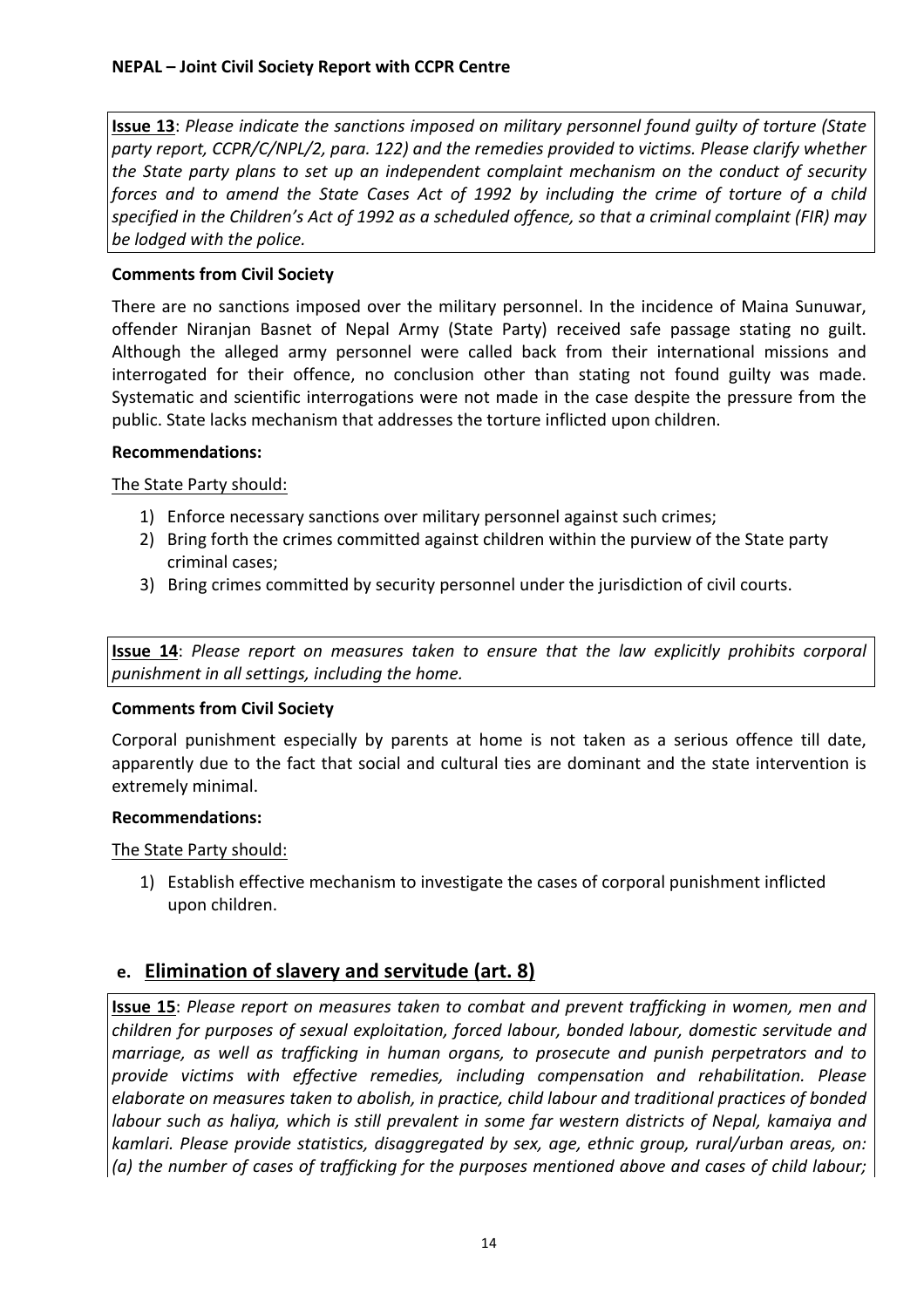*(b)* the *investigations and prosecutions initiated and actual criminal convictions; and (c) the* remedies awarded to victims. Please also outline any measures taken to investigate official *complicity in trafficking.* 

#### **Comments from Civil Society**

The constitution prohibits trafficking of women, men and children for purposes of sexual exploitation, forced labour, bonded labour, domestic servitude and marriage, as well as trafficking of human organs. However these issues remain acute. The Plan of Action over the issue is not working properly. Forced child labour is witnessed rampant in local stores and hotels in the cities. Traditional practices of bonded labour are still prevalent. There is no actual statistics on human trafficking, migrant workers and other seasonal migrants due to poor mechanism on monitoring of emigrants and immigrants at customs and border check points.

#### **Recommendations:**

The State Party should:

- 1) Effectively implement the National Action Plan for Children– 2005-15;
- 2) Take necessary measures to amend Human Trafficking and Transportation Control Act-2007, especially on compensation, security and reintegration;
- 3) Initiate bi-lateral dialogues with the demand side of labor and trafficking to address the problem with joint initiative;
- 4) Strengthen Victim Witness protection system and mechanism with enactment of appropriate laws.

# f. Right to liberty and security of person, treatment of persons deprived of their **liberty, fair trial and independence of judiciary (arts. 2, 7, 9, 10, 14 and 24)**

**Issue 16**: *Please describe the measures taken to address arbitrary and unlawful detention, including maintenance&of&false&or&inadequate&custody&records&by&police&and&the&practice&of&holding&detainees& in unofficial places of detention, and to ensure that those responsible for such cases are duly* sanctioned and victims are adequately remedied. What steps have been taken to guarantee, in practice, the rights of detained persons to notify their immediate families about their detention and to have access to a lawyer and doctor from the moment of arrest? Please also respond to reports *that& lengthy& pretrial& detention& is& common& and& provide& information& on& nonQcustodial& alternative& measures to pretrial detention and their application in practice.* 

#### **Comments from Civil Society**

In practice there is lengthy legal trial procedure. There are several incidences of misuse of power and position by the security personnel making arbitrary and unlawful detention. Detainees are often deprived of their rights to notify their immediate families about their detention and the right to have access to a lawyer and doctor from the moment of arrest.

#### **Recommendations:**

The State Party should:

- 1) Take necessary measures to speed up the trial procedure ensuring the rights of the accused;
- 2) Guarantee the rights of detainees to notify their immediate families about their detention and have access to a lawyer and doctor from the moment of arrest;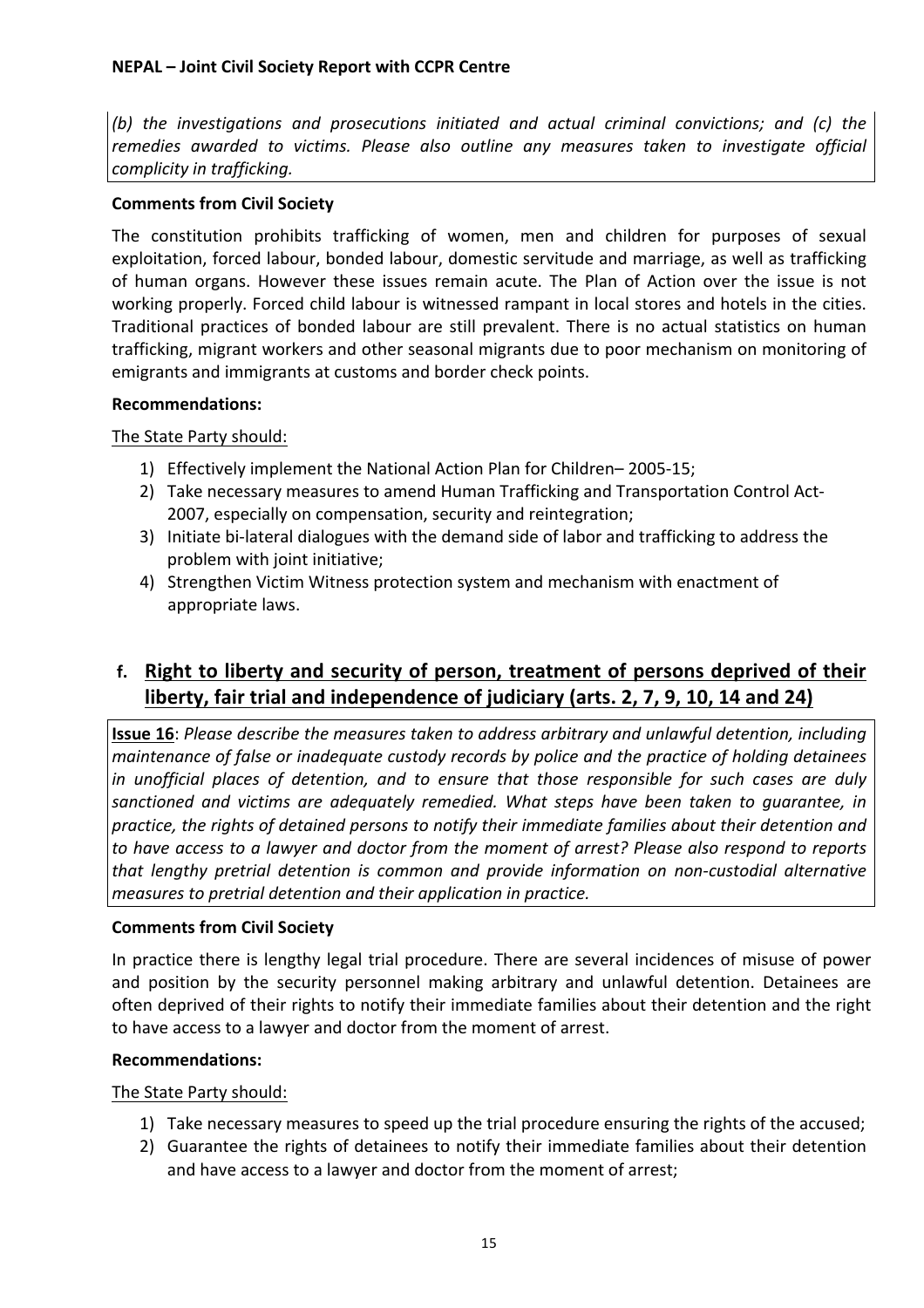3) Apply scientific and uniform method of interrogation system in conformity with the principle of a fair trial.

**Issue 17**: *Please indicate the measures taken to address overcrowding in prisons and jails, their* weak infrastructure and inadequacy of basic services and facilities available to prisoners, including sanitation, medical care and adequate facilities for confidential meetings with their lawyers. Has a system been established for regular and independent monitoring of places of detention? Please report on progress made with the legal reform of prison legislation, including the institutionalization of the open and community prison system in Nepal and the amendment of the Prisons Act 1964, and *indicate whether the right of inmates to submit complaints to court against torture, cruel, inhuman or degrading treatment or punishment is quaranteed in practice.* 

#### **Comments from Civil Society**

There is no proper infrastructure developed to address the problem of overcrowding in prisons. Private conversation is not possible between the prisoners and his/her relatives because of open place and in many cases the security personnel interrogate private conversations. Implementation of the provision of the Prison Act-1964 is ineffective and requires amendment.

#### **Recommendations:**

#### The State Party should:

1) Build and upgrade necessary infrastructure to meet the needs with the increasing number of prisons and jails and ensure minimum standard treatment of prisoners.

**Issue 18**: *Please provide information on the status of the draft penal and criminal procedure codes* and sentencing legislation that have been submitted to the Legislature/Parliament and outline the *major amendments introduced by these laws in terms of fair trial guarantees. Are there any* amendments to the Evidence Act and the State Cases Act 1992 foreseen in order to give effect to the right of everyone charged with a criminal offence not to be compelled to testify against himself or to confess guilt, and to ensure that any evidence obtained as a result of coercion is inadmissible?

#### **Comments from Civil Society**

The Interim Constitution of Nepal, 2007<sup>17</sup> ensures the people's rights against self-incrimination but in practice coercion/ use of force prevail that compel people to accept unmade guilt. Penal and criminal procedure codes and sentencing legislation are still in draft stage.

#### **Recommendations:**

#### The State Party should:

!!!!!!!!!!!!!!!!!!!!!!!!!!!!!!!!!!!!!!!!!!!!!!!!!!!!!!!!!!!!

1) Enact Penal and Criminal Procedure Codes and sentencing legislation as a priority matter of the House.

 $17$  Article 24 number 7 The Interim Constitution of Nepal, 2007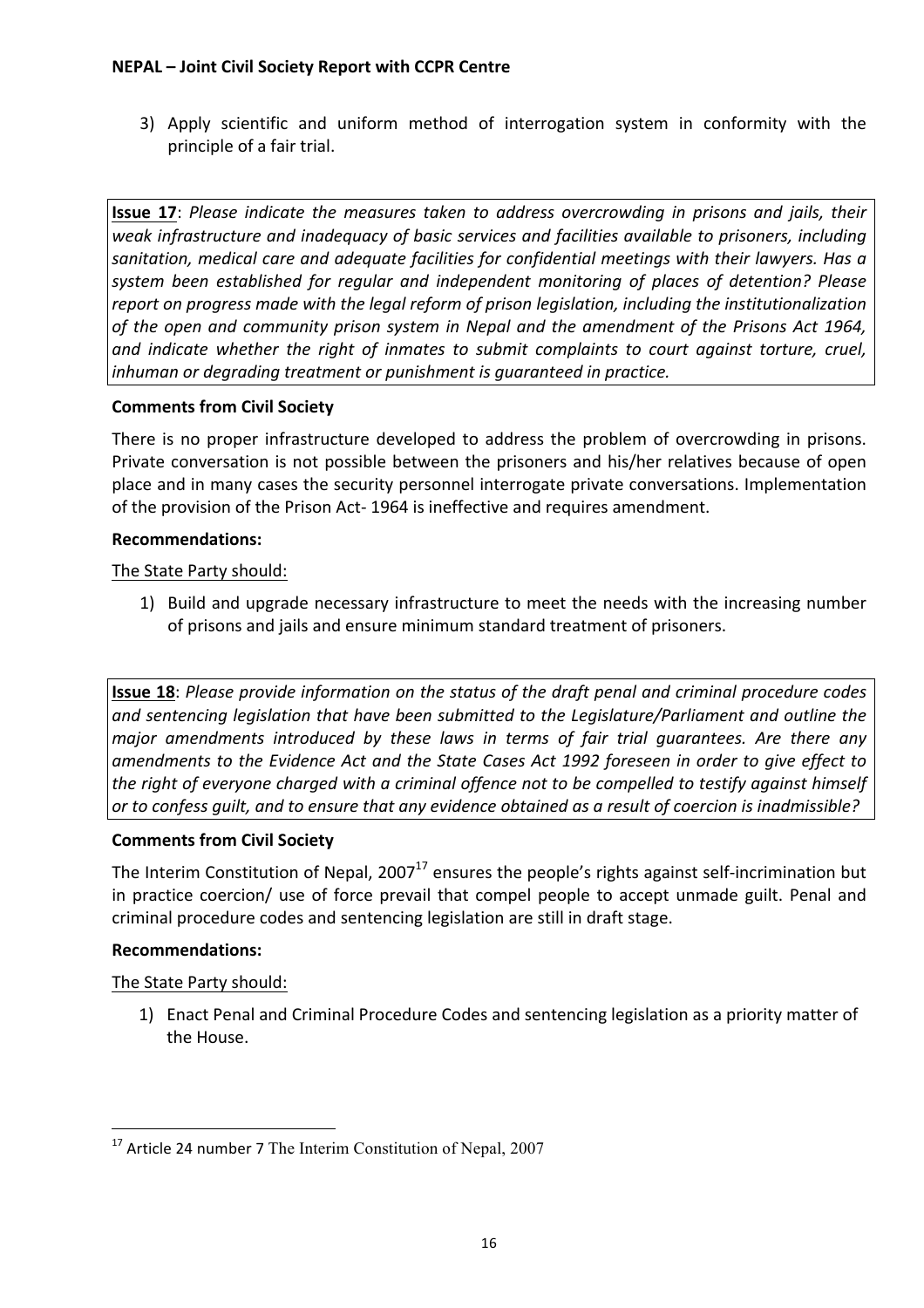**Issue 19**: *Please report on measures taken to combat corruption and abuse of power within the* judiciary, ensure the independence of judiciary from any outside interference, including of political nature, and the implementation of court orders, as well as to address the delays in the administration of justice, the lack of resources, the increased legal expenses and insufficient legal aid services, especially for the poor and marginalized aroups.

#### **Comments from Civil Society**

Although it is difficult to validate concrete evidences, but the bitter reality is that corruption and abuse of power is widely believed to be a routine of the day on a rampant scale within the judiciary. Independence of judiciary is at risk, apparent in the case of Khil Raj Regmi; same person serving as a head of the judiciary and the executive. Legal aid is limited especially in the course of the implementation of the court orders, as well as to render justice to the poor, disadvantaged and marginalized groups.

#### **Recommendations:**

#### The State Party should:

- 1) Promulgate necessary provisions to make public the properties owned by the judges and their families:
- 2) Take necessary measures in connection with effective time management to address undue delay in court proceedings;
- 3) Take necessary measures in connection with effective time management to address undue delay in court proceedings.

**Issue 20**: *Please provide information on the judicial power granted to Chief District Officers and* respond to concerns that this power is frequently misused, that procedural quarantees are lacking and the dual capacity of Chief District Officers as members of the executive and judiciary contravenes the provisions of the Covenant.

#### **Comments from Civil Society**

Such power delegated to the local authority violates the territory of judiciary resulting in highhandedness of the local administration over peoples' fundamental right to seek justice through legal avenues.

#### **Recommendations:**

The State Party should:

- 1) Take appropriate measures to limit the exercise of the judiciary power only to court;.
- 2) The current practice of judicial power delegated to the CDO should be handed over to judicial institutions;.
- 3) Provide legal training/education to CDOs concerning the doctrine of the separation of power.

**Issue 21:** *Please indicate whether the State party plans to review the relevant legislation with a view&to&raising&the&age&of&criminal&responsibility currently&set&at&10&years.&Please&report&on&measures&* taken to strengthen the juvenile justice system and ensure that (a) only persons who are 18 years or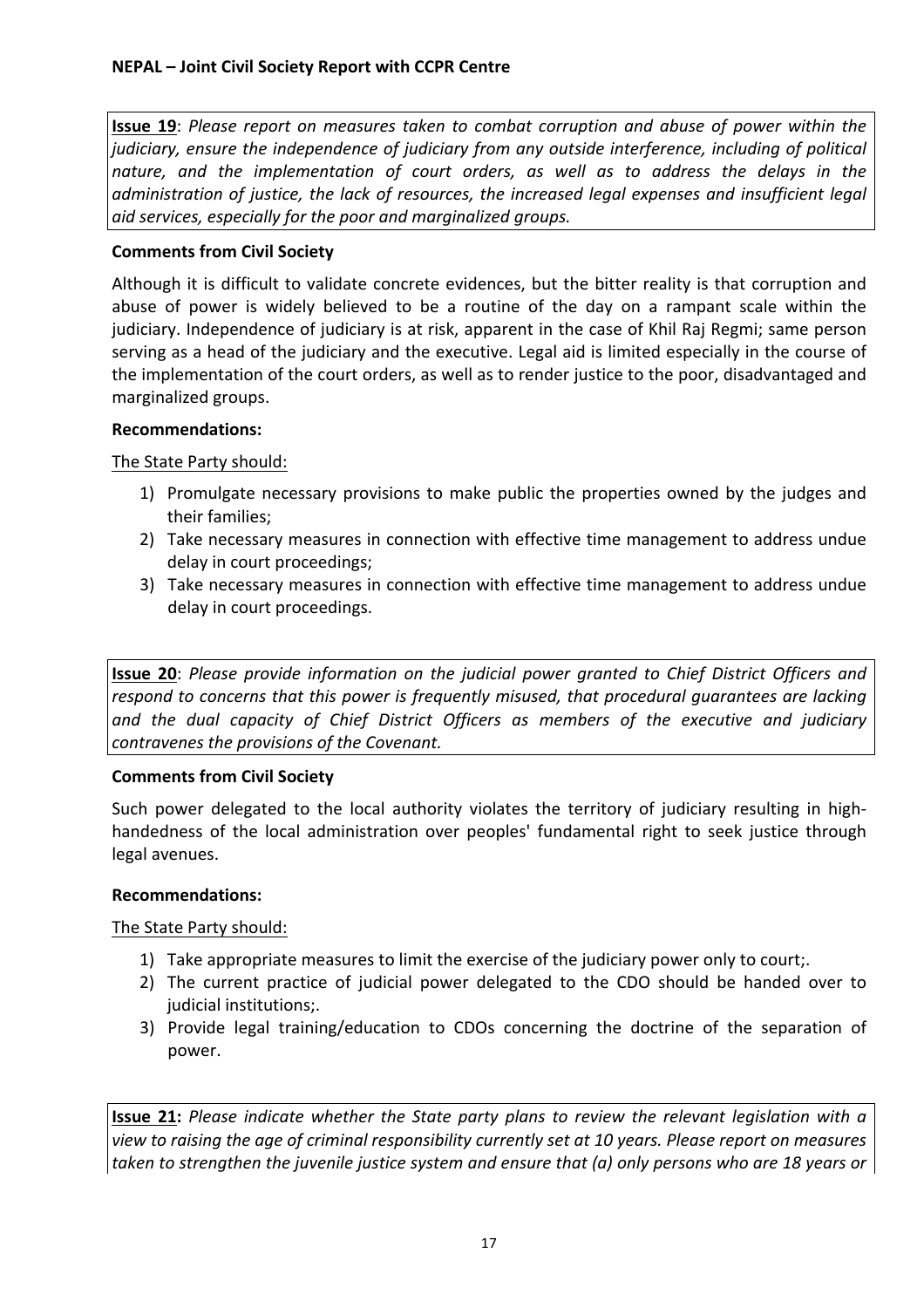*above& are& treated,& for& the& purposes& of& criminal& law,& as& adults;& (b)& juvenile& benches& are& available& throughout the country; (c) juvenile offenders are segregated from adult offenders; and (d) the* detention of juveniles is used as a last resort and only for as short a time as possible. Please also elaborate on any available alternative sanctions to the imprisonment of juvenile offenders and their *application in practice.* 

#### **Comments from Civil Society**

A Juvenile Justice Coordination Committee has been established but it lacks proper functioning. There are several juvenile houses meant to serve the best interest of children but in contrary, most of them are not appropriate for children. There is no provision of setting-up juvenile justice committees at regional levels. Different provisions on age of children are prevalent within various national legislations.

#### **Recommendations:**

The State Party should:

- 1) Establish independent juvenile courts at district level;
- 2) Strengthen in-camera hearing proceedings in the cases of juveniles;
- 3) Create appropriate alternatives to juvenile detention.

# g. Refugees, asylum seekers and internally displaced persons (arts. 2, 7, 13, 16 and **26)**

**Issue 22:** *Please provide information on measures taken to ensure that non-nationals, including* refugees and asylum seekers, enjoy their rights under the Covenant and that protection against *non-refoulement is quaranteed in practice. What steps are being taken to enact specific domestic legislation regulating refugee and asylum-related matters? Please respond to information that* refugees and asylum seekers without visas are considered to be illegal migrants, are penalized for *their stay in the country and are not permitted to exit the country for resettlement unless they obtain& visa& fine& waivers.& Please& report& on&measures& taken& to& ensure& the& safe& return& of& internally&* displaced persons and facilitate their rehabilitation and reintegration, including the return of their land and property.

#### **Comments from Civil Society**

A large number of unregistered and undocumented refugees/asylum seekers are found in major urban centres, especially in the capital region. There is no mechanism to register the birth of a child from refugee parents in the lack of domestic legislation and a comprehensive policy governing refugee issues. Given the pretence of geopolitical reality, the State party is not fair in treating the refugees, including in finding durable solutions. As a result, in spite of the fact that they are living in the same country, refugee communities are treated very differently, depending on the kind of political and geo-strategic interests they served for the influential States. The State party is yet to ratify the 1951 Refugee Convention and 1967 Additional Protocol. Provisions for IDPs in the Comprehensive Peace Agreement (CPA) 2006 held between Government of Nepal and Communist Party of Nepal (Maoist) is far from implementation. Properties seized especially by the then rebels during the decade-long internal armed conflict are yet to be fully resituated.

#### **Recommendations:**

The State Party should: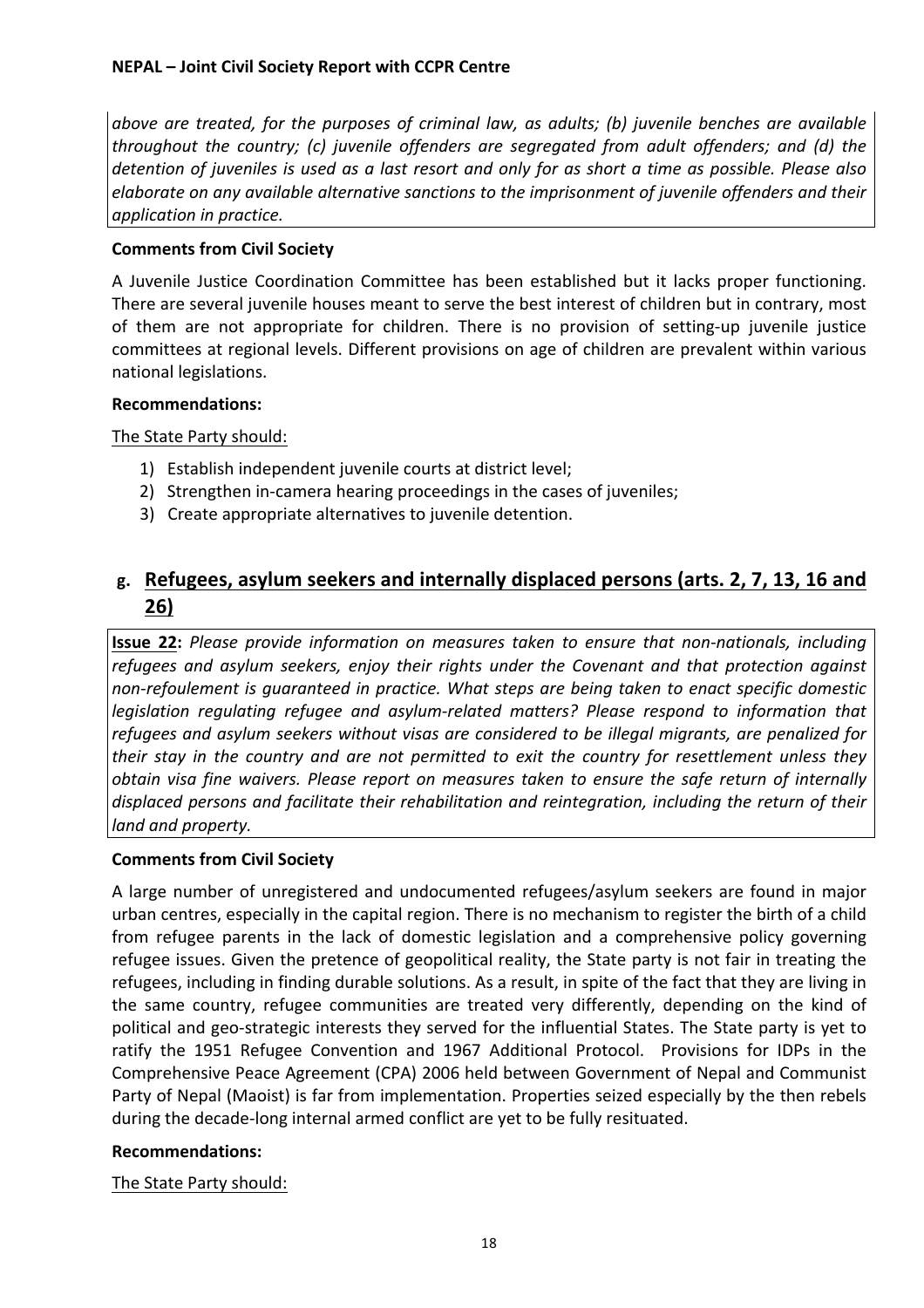- 1) Enact domestic laws on refugees / asylum-seekers in compliance with the 1951 Refugee Convention and consider ratification of the Refugee Convention and its Additional Protocol;
- 2) Treat all asylum-seekers and refugees in a humane, dignified and equal manner to explore durable solution irrespective of their nationalities and other associated factors;
- 3) Ensure that all seized land and property of the public be resituated as per the provision of the CPA.

# **h.** Freedom of expression, right to peaceful assembly, freedom of association and freedom of conscience and religious belief (arts. 2, 18, 19, 21, 22 and 26)

**Issue 23**: *Please respond to reports of physical attacks, death threats, harassment and reprisals* against journalists and human rights defenders by security forces, police, armed groups and youth wings of political parties, and provide information on the measures taken to protect individuals in the exercise of their freedom of expression and prosecute perpetrators of such attacks. Please *comment on restrictions imposed on the freedom of expression and peaceful assembly of the Tibetan community, including arrests and detention of protesters and pressure on them to sign* pledges that they will abstain from participating in future protests.

#### **Comments from Civil Society**

There is no effective mechanism in place to safeguard the legitimate rights of the HRDs. Incidences of threat and intimidation to HRDs in connection with freely discharging their legitimate duty especially in the districts is a common phenomenon. There is strict restriction and surveillance over Tibetan refugee community for mass gathering in public places. The freedom of expression and assembly of Tibetan community is misconstrued as a move against the State party's 'one China policy' and subsequently, the State party has severely jeopardised the fundamental freedom of Tibetan refugees residing in Nepal. Informal Sector Service Center (INSEC) documentation<sup>18</sup> shows that total 513 HRDs were victimized by perprtor with killing, tourture, assulting and threating within the year 2011 and  $2012^{19}$ . In the year 2011 as per the INSEC documentation total three HRDs, one female heath worker, from Eastern Region, one male social worker and one teacher from mid region lost their lives. Instances of death of health worker, Til Maya Dahal, 48 of Myanglung VDC-8, Terhathum working as a peon on Jaljale sub health post was beaten to death by Nir Bahadur Dahal, 48 of the same place. The victim was beaten near Ojyung V.D.C 2 near Asuwariveronon on January 31, 2011. The accused was arrested on February 1 and send to jail on remand on February 11, 2011<sup>20</sup>. HRDs continue to be frequently targeted by conflicting parties for their work for protection of Human Rights in post-conflict Nepal. Journalists and teachers, lawyers and Women's Human Rights Defenders (WHRDs) have been the most vulnerable.

#### **Recommendations:**

The State Party should:

1) Develop effective mechanisms to protect the legitimate rights of HRDs to monitor, report and disseminate the incidences of human rights violation;

<sup>&</sup>lt;sup>18</sup> http://www.insec.org.np/pics/1386577424.pdf<br><sup>19</sup> INSEC, Situation of Human Rights Defenders in Nepal 2011-2012, page 1 (http://insec.org.np/pics/1386577424.pdf)<br><sup>20</sup> INSEC, Situation of Human Rights Defenders in Nepa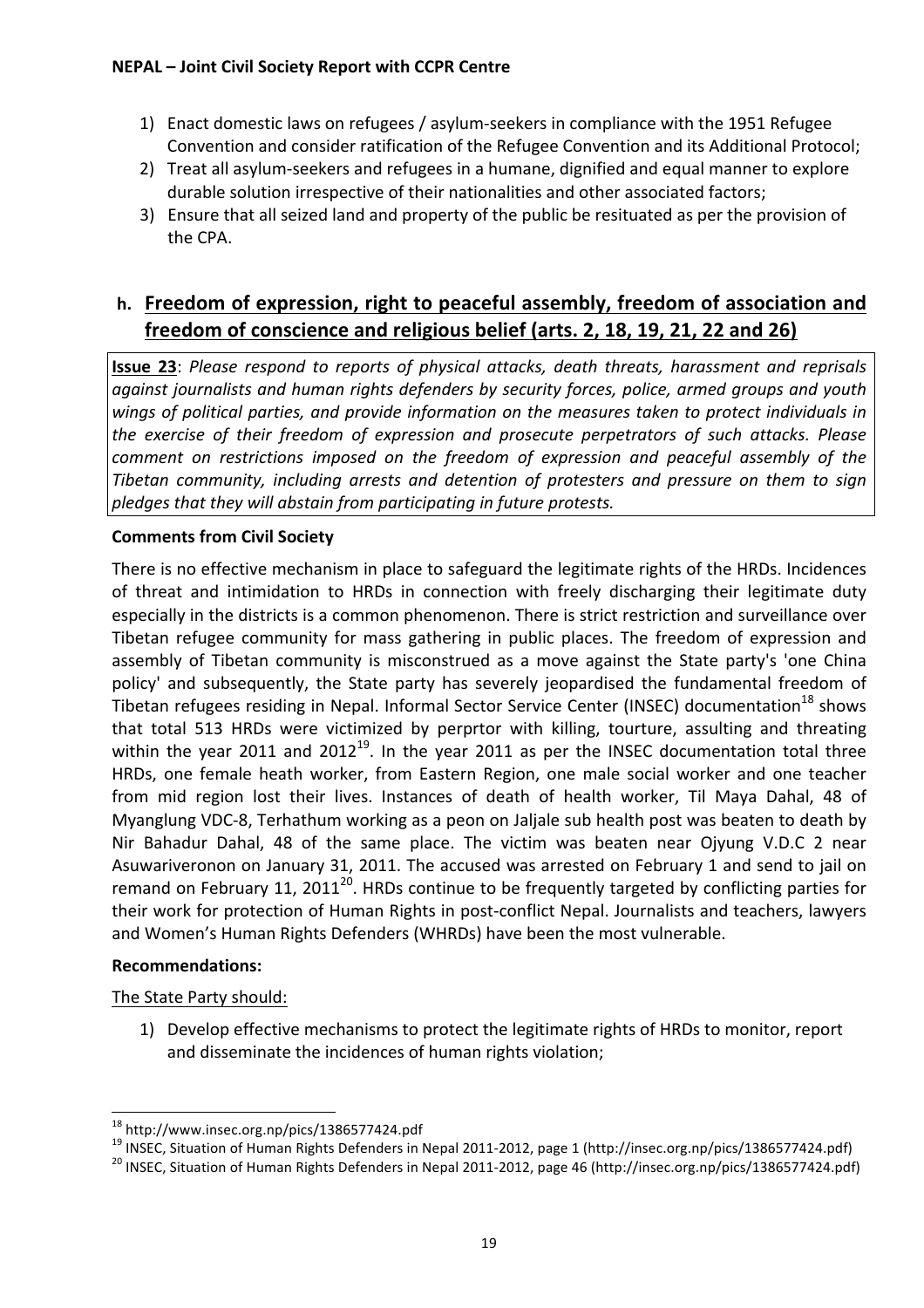2) Ensure the rights of free expression and peaceful assembly of all refugees, including Tibetan community.

**Issue 24**: *Please indicate how the prohibition of proselytizing in the Interim Constitution and Criminal&Code&is&compatible&with&the&Covenant.&Please&also&comment&on&restrictions&imposed&on&the&* religious freedom of religious minorities, including Tibetan Buddhists, Christians and Muslims.

#### **Comments from Civil Society**

Forceful conversion of a person from one religious faith to another is a punishable offence. However, Nepalese are free to adopt or hold any religious faith with their free and informed consent. Public holidays have been announced by the government on all major days of all religions practiced in Nepal.

#### **Recommendations:**

The State Party should:

#### **i.** Birth registration (arts. 16, 24 and 26)

**Issue 25**: Please comment on the low number of birth registrations and report on measures taken to *address& difficulties& faced& by& women& and& other& marginalized& and& economically& disadvantaged& groups in the registration process.* 

#### **Comments from Civil Society**

State Party has not deployed enough human resource at local level, especially Village Development Committee (VDC) Secretary are not duly available in their work place. The name of father is needed during the registration process of newly born child. The birth registration of children like orphanage, child from rape victims is not happening at all. Child's birth registration of inter-caste married couple is difficult. They are forced to leave their original place due to the threat from their relatives.

#### **Recommendations:**

The State Party should:

- 1) Ensure the deployment of sufficient civil servants at local level;
- 2) Launch awareness campaigns regarding the importance of vital registration, e.g birth registration;
- 3) Conduct the election of the local government immediately;
- 4) Install digital database system to address the hazards of manual registration of vital events;
- 5) Amend the law regarding birth registration and the mandatory provision of mentioning father's name.

# **j.** Dissemination of information relating to the Covenant (art. 2)

**Issue 26**: *Please provide information on the steps taken to disseminate information on the Covenant* and its First Optional Protocol, the submission of the second periodic report of the State party and its forthcoming examination by the Committee. Please also provide more information on the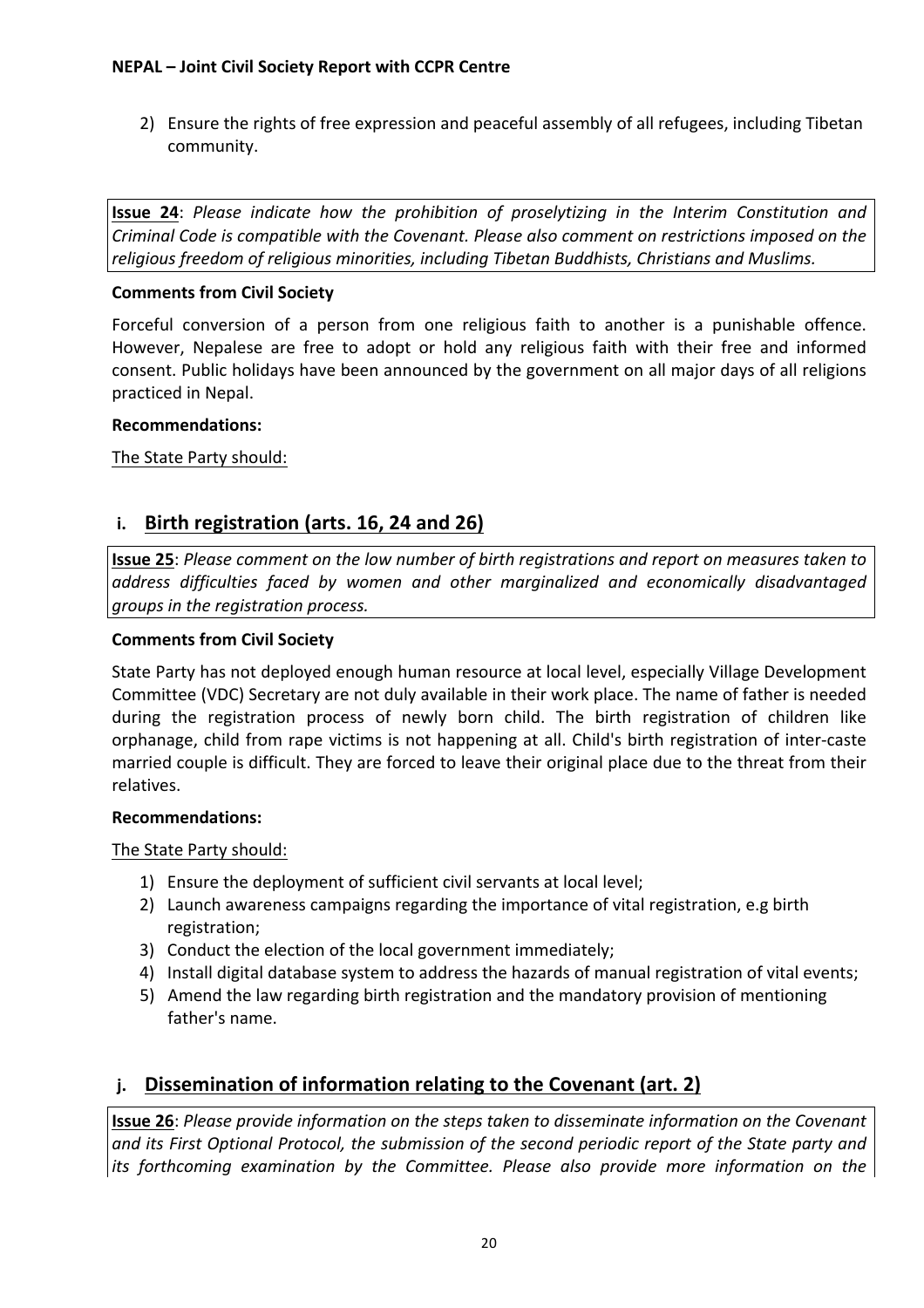*involvement of civil society, non-governmental organizations and the NHRC in the preparatory process of the report.* 

#### **Comments from Civil Society**

There is lack of dissemination of information on the Covenant and its First Optional Protocol, though it is incorporated as a subject of human rights in higher education curricula in universities and educational/training institutions. However, training manuals for security personnel followed by extensive discussions and dialogues over the issue with public and relevant stakeholders is praiseworthy.

#### **Recommendations:**

The State Party should:

- 1) Organize and promote consultations with the line agencies, media and other stakeholders;
- 2) Convene periodic meetings with NHRC and human rights groups both at central and local levels to assess the status of dissemination of the Covenant and its First Protocol.

# **III.** Additional Information

- 1) There is no mechanism to ensure the voter registration and universal franchise of a huge number of overseas labour migrants and diaspora community.
- 2) People who are internally and temporally migrated confront with problem for exercising their voting rights since they have to return to their respective native constituencies to cast votes which is cumbersome both time and resource wise.
- 3) During the second Constituent Assembly elections-2013, a considerable section of eligible voters were deprived of their adult franchise for the reasons mentioned above.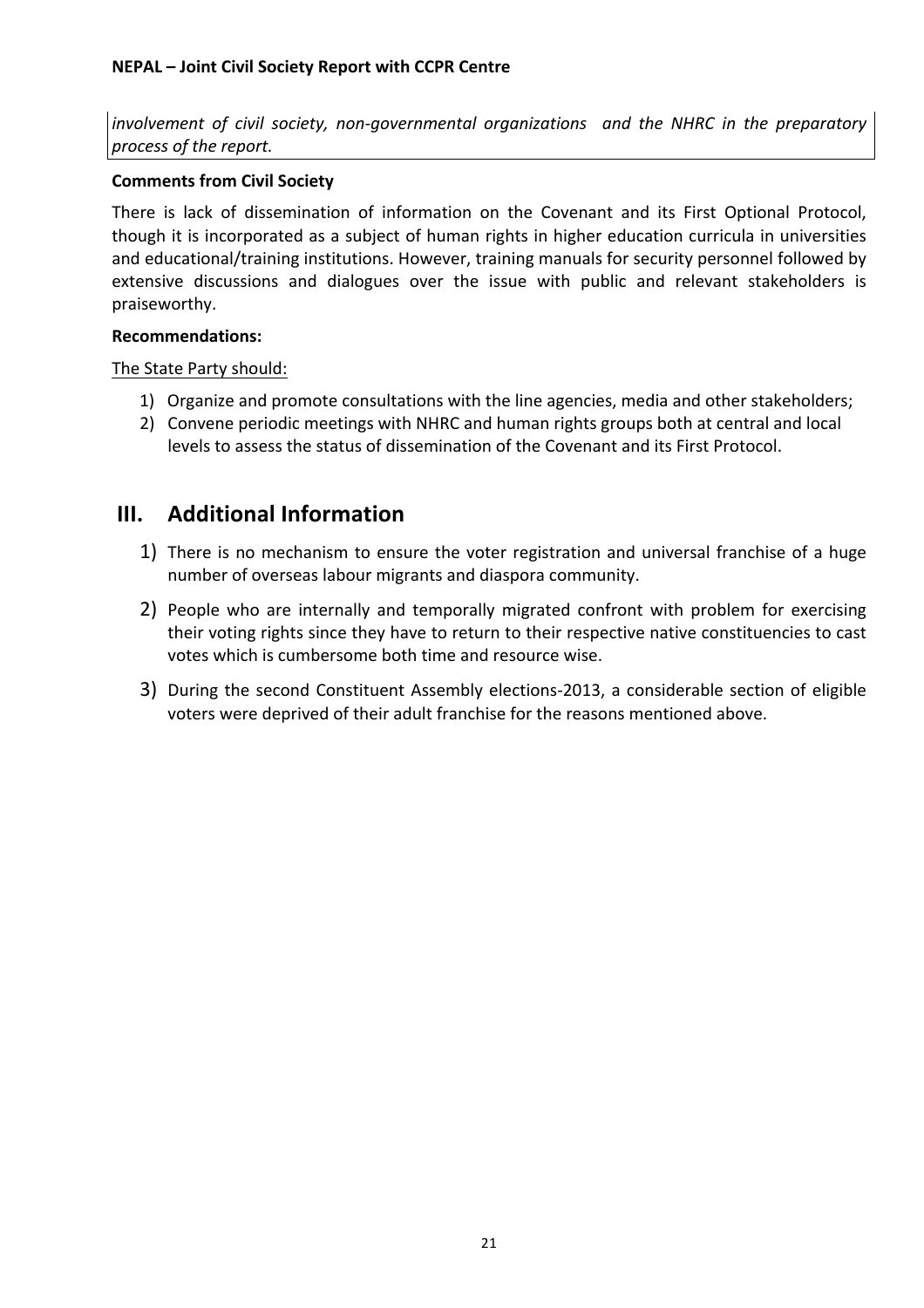### *Annex:& Members of& Human& Rights& Treaty& Monitoring& Coordination& Center& (HRTMCC), Nepal*

#### **ICCPR Committee Coordinator**

#### 1. International Institute for Human Rights, Environnent and Développent (INHURED **International)**

P.O.Box: 12684 Ceasefire House, Jhamsikhel, Lalitpur-2, Nepal Tel: 977-1- 5520054/5547616 Fax: 977-1-5520042 Email: inhured@ntc.net.np, info@popwatch.org.np Website: www.inhuredinternational.org,www.inhurednepal.org

#### **ICCPR Committee Members**

#### **2. Informal Sector Service Centre (INSEC)**

P.O.Box: 2726 Kathmandu, Nepal Tel: 977-1-4278770 Fax: 977-1-4270551 Email: insec@insec.org.np Website: www.insec.org.np, www.inseconline.org

#### **3. Centre for Human Rights and Democratic Studies (CEHURDES)**

P.!O.!Box!23809 Kathmandu, Nepal Tel/Fax: 977-1-4780809 E-mail: cehurdes@mos.com.np Website: www.cehurdes.org.np

#### **4. Human Rights and Public Service Center Nepal (HURPEC)**

P.O. Box-21405 Kathmandu, Nepal Tel/Fax: 977-1-434175 E-mail: hurpec2001@hotmail.com Website: www.hurpec.org

#### **5. Human Rights Alliance Nepal**

P.O.!Box!9993 Kathmandu!Nepal Tel: 977-1-4264192 Fax: 977-1-4264192 Email: alliance.nepal@vianet.com.np Website: www.hralliance.org.np

#### **6. Prisoners Assistance Nepal (PAN)**

P. O. Box: 8974 Kathmandu,Nepal Tel/Fax: 977-1-4364896 Email: pa\_nepal@yahoo.com Website: www.panepal.org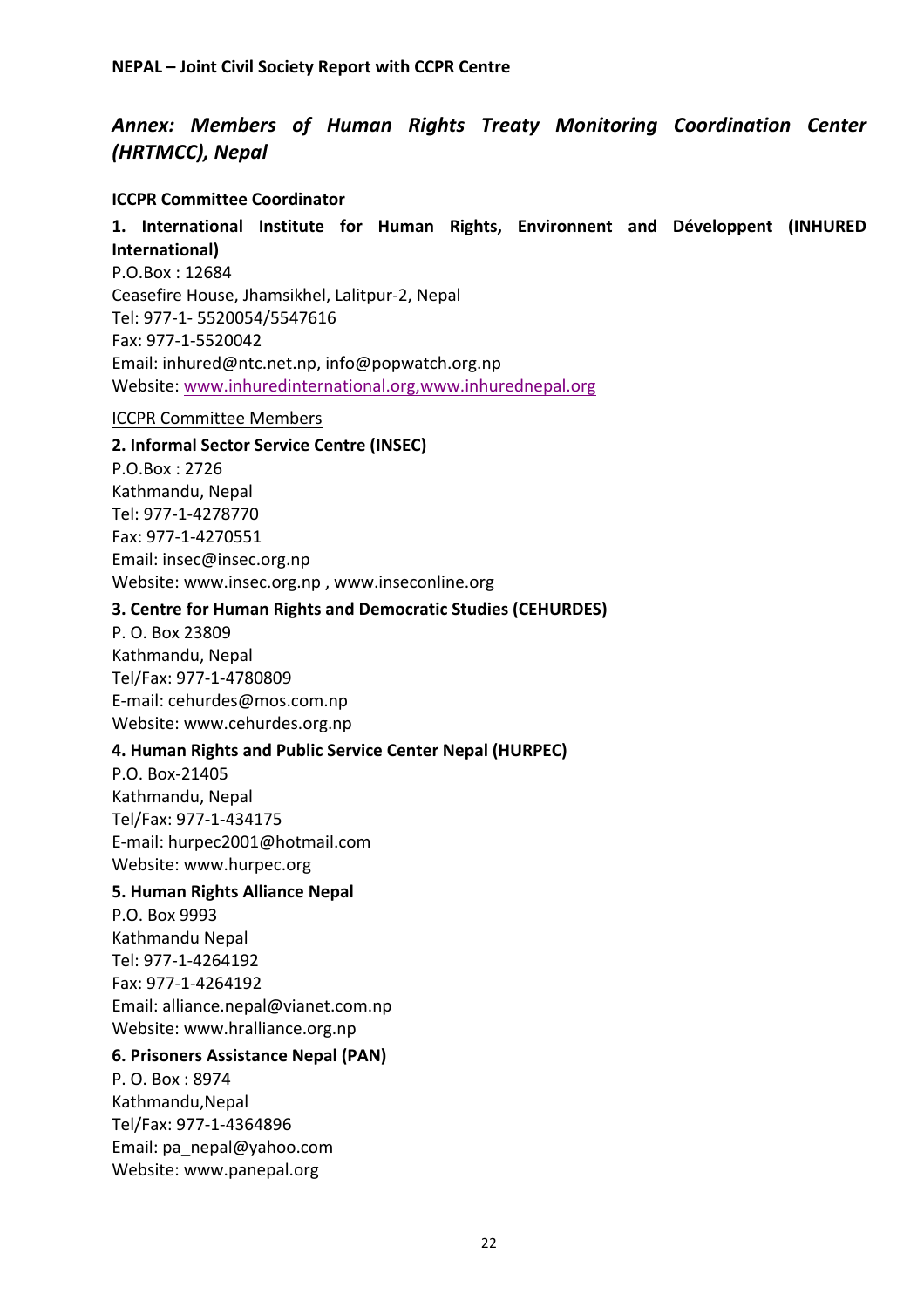#### **7. Constitutional Lawyers Forum (CLAF-Nepal)**

Kathmandu, Nepal Tel: 977-1-4265805 Email: clafnepal@gmail.com

#### 8. Institute of Human Rights Communication Nepal (IHRICON)

P.O.Box: 5188 Kathmandu!Nepal Tel: 977-1-4231079 Email: ihricon@mos.com.np Website: www.ihricon.org

#### **9. Human Rights without Frontiers-Nepal (HRWF)**

P. O. Box: 10660 Kathmandu, Nepal Tel: 977-1-4442367 Fax: 977-1-4435331 Email: hrwfnepal@mail.com.np

#### **10. National Human Rights Foundation (HURFON)**

P.O. Box: 6601 Kathmandu, Nepal Tel 977-1-: 4463127 Fax: 977-1-4493753 Email: hrufon@wlilk.com.np Website: www.hurfon.org

#### **11. Human Rights Education Radio Listeners' Clubs Nepal (HRERLIC)**

P.O. Box: 2726 Kathmandu, Nepal Tel: 977-1-4278770 Fax: 977-1-4270551 Email: hrerlicnepal@gmail.com

#### 12. Environment, Peace, Security and Social Justice Center (SCOPE Nepal)

GPO Box: 23158 New Baneshwor-34, Kathmandu, Nepal, Tel. No: 01-6922264, Email: info@scopenepal.org Website:www.scopenepal.org

#### **ICESCR Committee Coordinator**

#### 13. Rural Reconstruction Nepal (RRN)

P.O.Box: 8130 Kathmandu, Nepal Tel: 977-1-4004976 / 4004985 Fax: 977-1-4004508 /4443494 Email: rrn@rrn.org.np Website: www.rrn.org.np

#### **ICESCR Committee Members**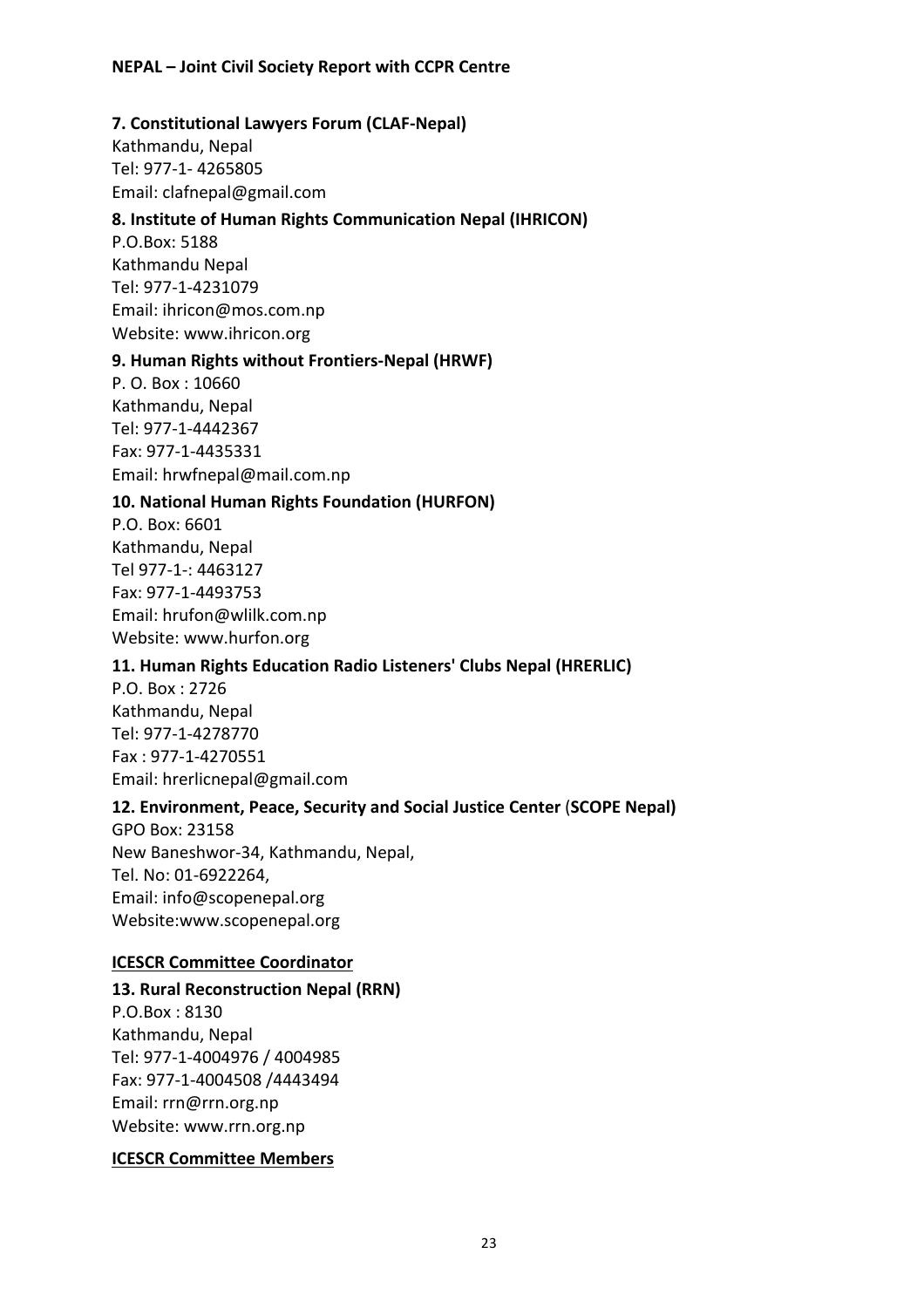#### **14. LUMANTI**

P.O.Box: 10546 Kathmandu, Nepal Tel: 977-1-4673288 Fax: 977-1-4673287 Email: shelter@lumanti.wlink.com.np Website: www.lumanti.org

#### **15. Collective Campaign for Peace (COCAP)**

P.O. Box: 15142 Kathmandu, Nepal Tel: 977-1-4265143 Fax: 977-1-4260498 Email: info@cocap.org.np Website: www.cocap.org.np

#### **16. Public Health Concern Trust (PHECT)**

P.O. Box 6064 Kathmandu, Nepal Tel: 977-01-4222450, 4240805, 4232328 Fax: 977-01-4256917 E-Mail: phectnepal@wlink.com.np Website: www.phectnepal.org.np

#### 17. Physician for Social Responsibility (PSRN)

Kathmandu, Nepal Phone: 01-4215596 Website: www.psrnnepal.org

#### 18. Forest resources Studies and Action Team (Forest Action)

P.O.!Box:12207 Lalitpur, Nepal Tel: 977-1- 5550631 Fax: 977-1- 5535190 Email: forestaction@wlink.com.np Website: www.forestaction.org

#### **19. Community Self Reliance Center (CSRC)**

P.O.Box: 19790 Kathmandu, Nepal Tel/Fax: 977-1-4360486 Email: landrights@csrcnepal.org Web: www.csrcnepal.org

#### **20. Centre for Protection of Law and Environment (CPLE)**

Kathmandu, Nepal Tel: 977-1-2002249 Email: mkoe@wlink.com.np

#### **21. Food-First Information Action Network (FIAN)**

P.O.Box!11363 Kathmandu, Nepal Tel: 977 -1 -5011609, 5527152, 5527650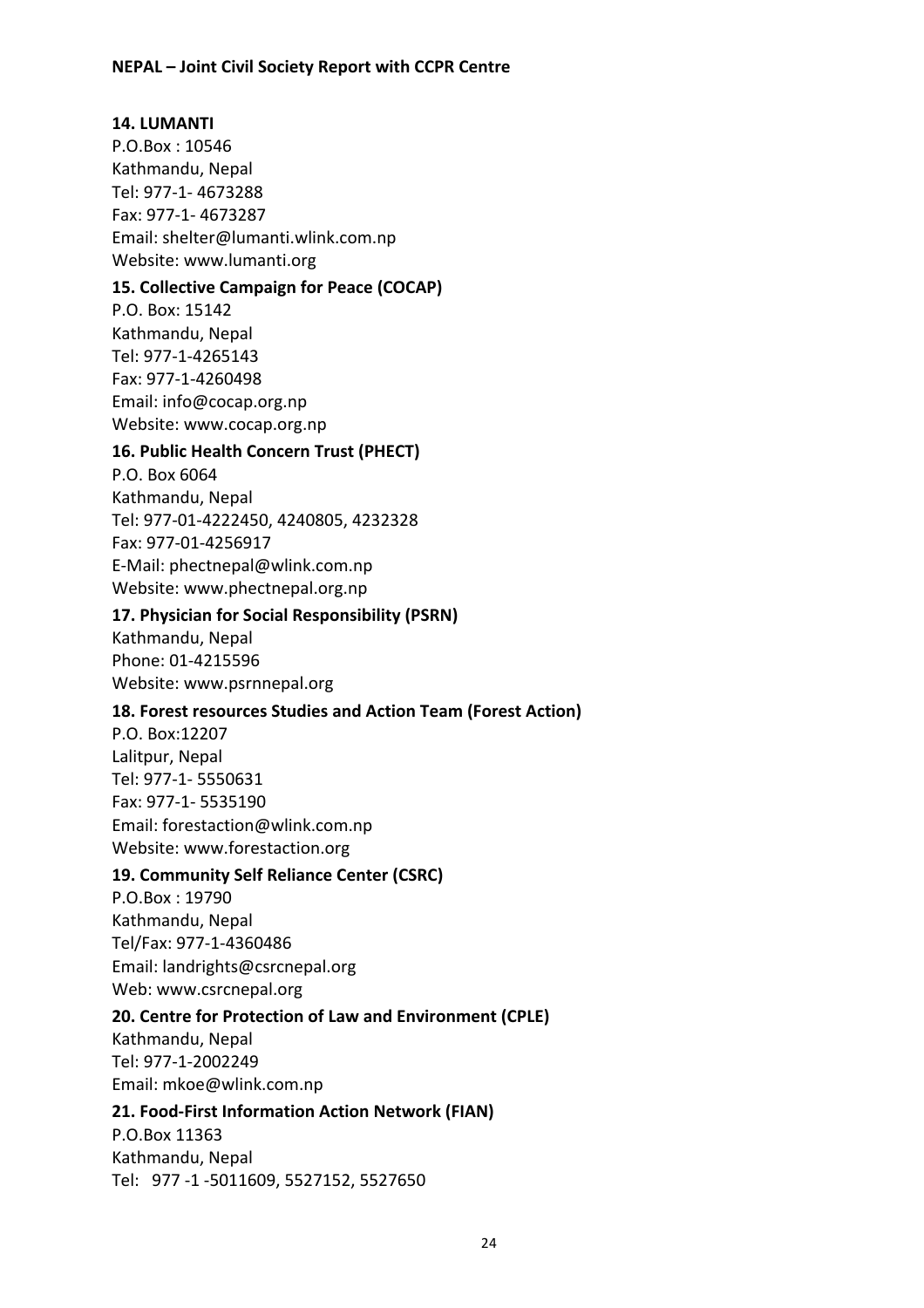Fax: 977-1-5527834 Email: info@fiannepal.org Website: www.fiannepal.org

#### **CEDAW&Committee&Coordinator**

#### **22. Beyond Beijing Committee (BBC)**

P. O. Box 4690 Lalitpur, Nepal Tel: 977-1-5530880, 5010625, Fax: 977-1-5530880 E-mail: beyondbeijing@wlink.com.np, info@beyondbeijing.org Website: www.beyondbeijing.org

#### **CEDAW&Committee&Members**

#### **23. Forum for Women Law and Development (FWLD)**

P.O.Box: 26538 Kathmandu, Nepal Tel: 977-1- 4242683, 4266415 Fax: 977-1-4240627 Email: fwld@fwld.wlink.com.np Website: www.fwld.org

#### **24. Women Rehabilitation centre (WOREC)**

P.O.Box: 13233 Lalitpur, Nepal Tel:977-1-5006373,5006374 Fax: 977-1-5006271 Email: ics@worecnepal.org Website: www.worecnepal.org

#### **25. Legal Aid and Consultancy Centre (LACC)**

P.O.!Box!No.!3216 Lalitpur, Nepal Tel: 977-1-5543111 Fax: 977-1-5523 871 Email: lacc@wlink.com.np Website: www.laccnepal.com

#### **26. Nepal Tamang Women Association (NTWG)**

P. O. Box: 1366 Kathmandu, Nepal Tel: 977-1-2314632 Email: gr3pg@yahoo.com, gtpk2001@yahoo.com

#### **27. Maiti Nepal**

P.O.!Box!9599 Kathmandu, Nepal Tel: 977-1-4492904 Fax: 977-1-4489978 E-Mail: info@maitinepal.org Website: www.maitinepal.org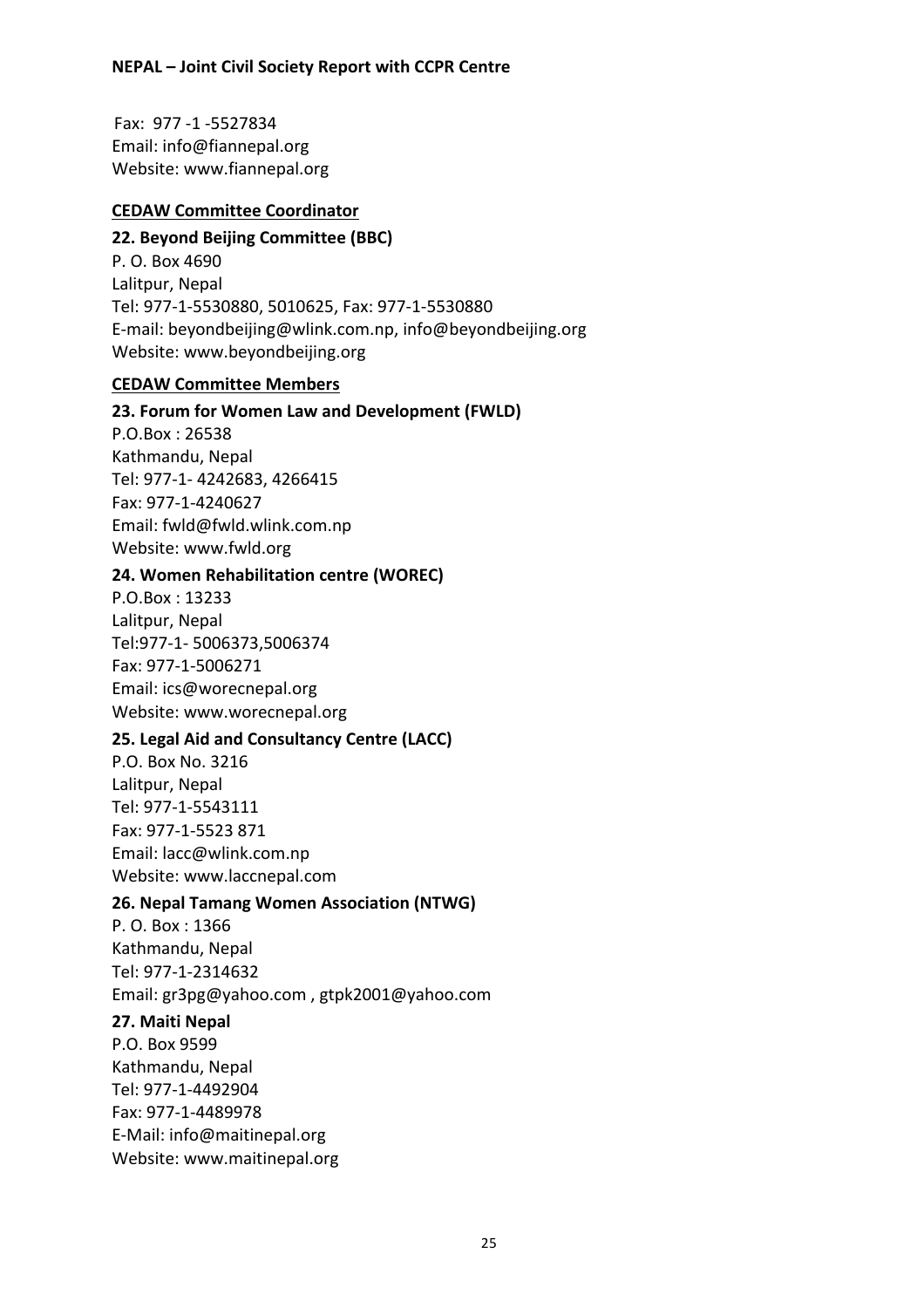#### **28. Jagaran Nepal**

Po Box: 19487 Kathmandu, Nepal Tel: 977-1-4219439 Fax: 977-1-4247297 Email: info@jagarannepal.org Website: www.jagarannepal.org

#### **29. Women Welfare Society (WWS)**

Kathmandu, Nepal Tel: 977-1-2072030 Email: womanwelfares@yahoo.com

#### **30. Women Awareness Centre Nepal (WACN)**

P.O.Box: 2245 Kathmandu, Nepal Tel: 977-1- 4417355 Fax: 977-1-4418861 Email: wacn@mos.com.np Website: www.wacn.org.np

#### **31. Himalayan Human Rights Monitors (HimRights)**

P.O. Box: 4690 Lalitpur, Nepal Tel: 977-1-5555111 Fax: 977-1-5554880 Email: himrights@wlink.com.np Website: www.himrights.org

#### **32. Indigenous Women Legal Awareness Group (INWOLAG)**

P. O.Box. 8975 E.P.C. 1601 Kumaripati-19, Lalitpur, Nepal Phone No. 977-1-16214638 Email: inwolag@yahoo.com Website: www.inwolag.org.np

#### **CERD Committee Coordinator**

#### **33. Dalit NGO Federation (DNF)**

P.O.Box!:9152 Kathmandu, Nepal Tel: 977-1-5527559 Email: dnf@dnfnepal.org Website: www.dnfnepal.org .

#### **CERD Committee Members**

#### **34. Jana Utthan Pratisthan Nepal (JUP-Nepal)**

P.O.Box!14298 Kathmandu, Nepal Tel: 977-1-4771136 Fax: 977-1-4226142 Email: jucn@wlink.com.np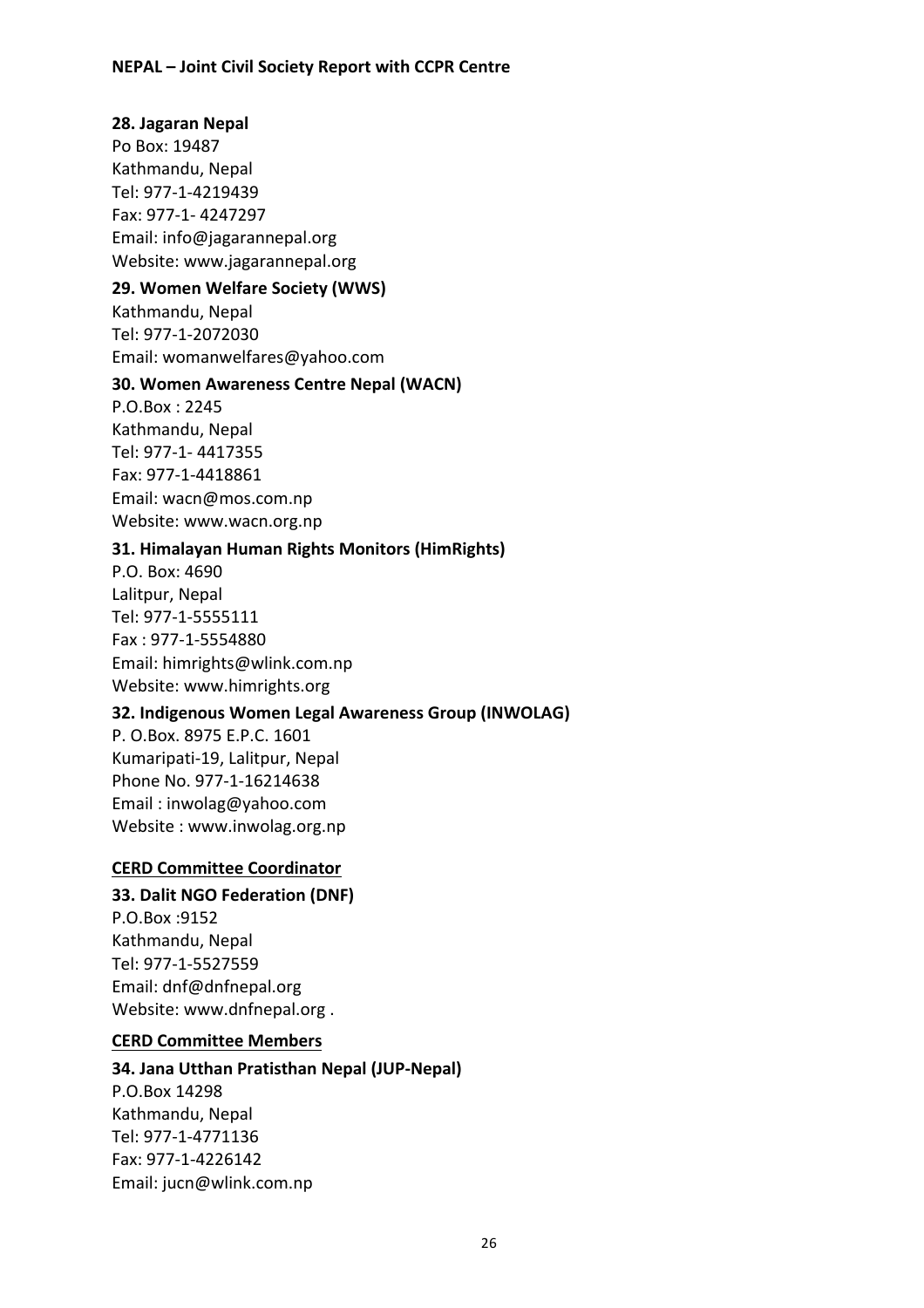Website: www.jup-nepal.org

#### **35. Dalit Welfare Organization (DWO)**

P.O.Box:12031 Kathamdu!Nepal Tel: 977-1- 4226508 Fax: 977-1-4230992 Email: dwo@wlink.com.np Website: www.dwo.org.np

#### **36. Jagaran Media Centre (JMC)**

P.O.Box!19619 Kathmandu, Nepal Tel: 977-1-4780005, Fax: 977-1-4782851 Email: info@jagaranmedia.org.np Website: www.jagaranmedia.org.np

#### **37. Feminist Dalit Organization (FEDO)**

P.O.Box!4366 Lalitpur, Nepal Tel: 977-1-5520982.5543986 Fax: 977-1-5520982 Email- dms@fedo.wlink.com.np Website: www.fedonepal.org

#### **38. Lawyers National Campaign Against Untouchability (LANCAU-Nepal)**

P.O.Box!259 Kathmandu, Nepal Tel: 977-1-2051321 Fax: 977-1-4242070 Email: lancau@wlink.com.np Website: www.lancaunepal.org.np

#### **39. Nepal Tamang Ghedung (NTG)**

G.P.O!Box!1366 Kathmandu!Nepal Tel/Fax: 4243 940 Email: ghedung@gmail.com

#### 40. Lawyers Association fro Human Rights of Nepalese Indigenous People (LAHURNIP)

Kathmandu, Nepal Tel: 977-1-4231111 Email: lahurnip@wlink.com.np

#### **41. Dalit Human Rights Organisation (DHRO)**

P.O.Box: 24322 Kathmadu, Nepal Tel: 977-1-4243825

#### **CRC Committee Coordinator**

**42.&Child Nepal&(CN)** P.O.Box: 21829 Kathmandu, Nepal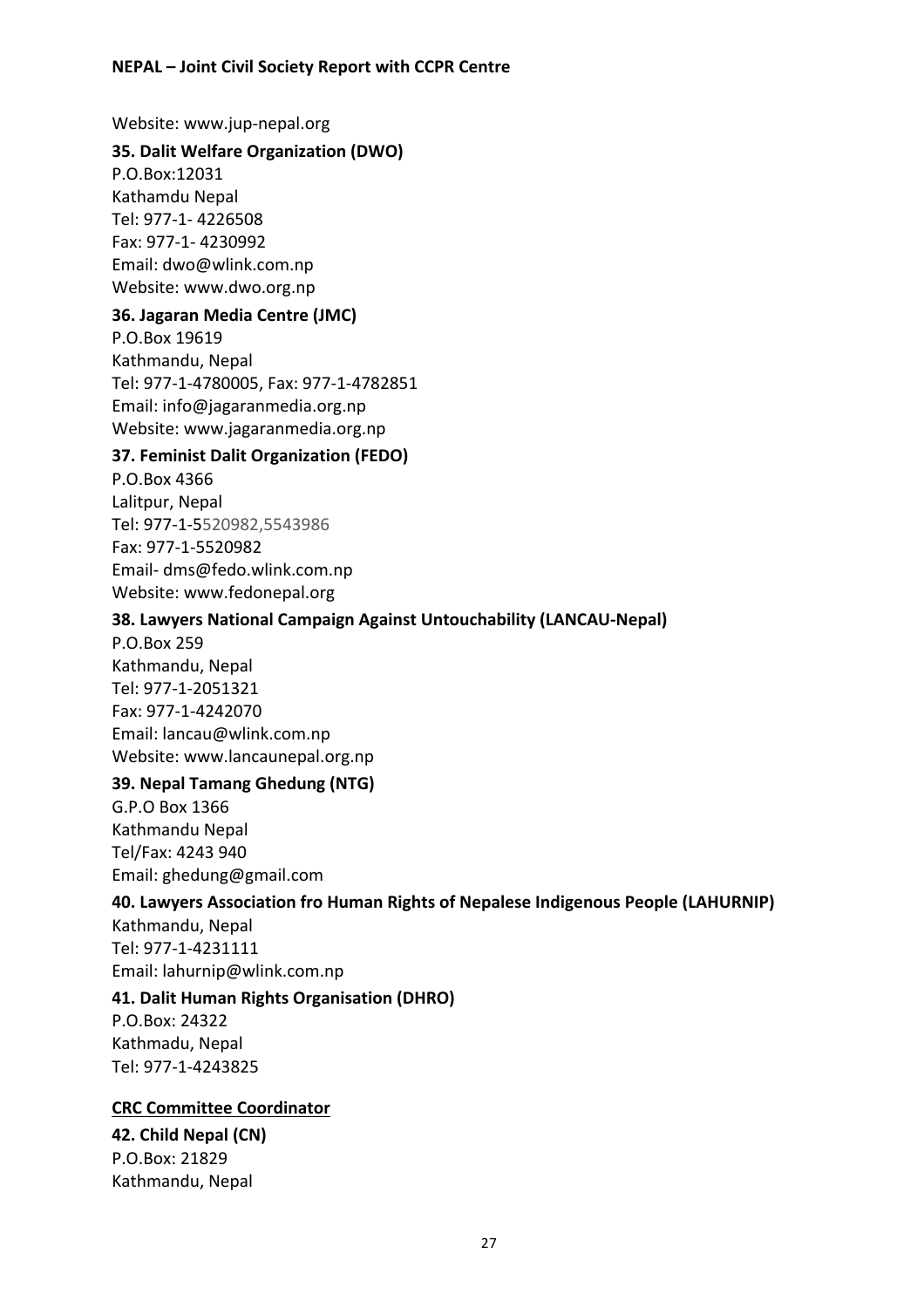Tel: 977-1-4460080 E-mail: cn@childnepal.org Website: www.childnepal.org

#### **CRC Committee Members**

#### **43. Child Workers Concern Center Nepal (CWIN)**

P.O.Box: 2923 Kathmandu, Nepal Tel: 977-1-4271062, Fax: 977-1-42789016 Email: cwin@mos.com.np Website: www.cwin.org.np

#### **44. Concern for Children and Environment (CONCERN)**

P.O.Box!4543 Kathmandu, Nepal Tel: 977-1-4279231 Fax: 977-1-4277033 Email: concern@mos.com.np Website: www.concern.com.np

#### **45. Children- Women in Social Service and Human Rights (CWISH)**

P.O.Box!21433 Kathmandu, Nepal Tel: 977-1-4474645 Fax: 977-1-4474645 Email: cwish@wlink.com.np Website: www.cwish.org.np

#### **46. Educational Journalists Group (EJG)**

P.O.Box!21843 Kathmandu, Nepal Tel: 977-1-44257655 Fax: 977-1-4218686 Email; info@ejg.org.np; ejg@ntc.net.np

#### **47. Child at Risk Network (CARNWG)**

Kathmandu, Nepal Tel: 977-1-4781369 Email: network@car.wlink.com.np

#### **48. Partnership Nepal**

P. O. Box: 20442 Kathmandu, Nepal Tel: 977-1-016222814 Fax: 977-1-4484890 Email: partnership@wlink.com.np Website: www.partnershipnepal.org.np

#### **49. Voice of Children (VOC)**

GPO Box - 8975 EPC 1936 Kathmandu, Nepal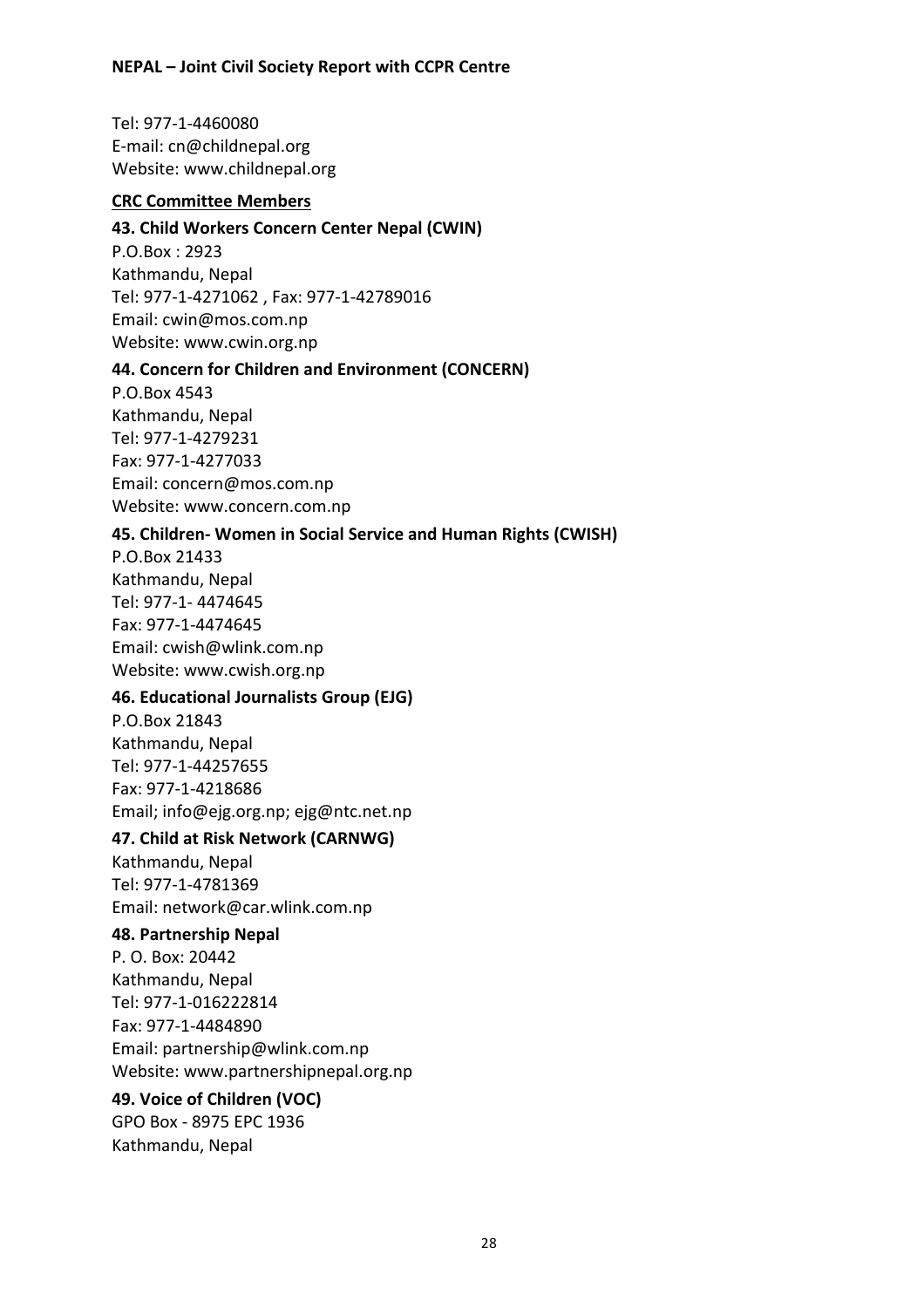Tel: 977-01-5548018 / 5548619

Email: communication@voiceofchildren.org.np Website: www.voiceofchildren.org.np

#### **50. Child Rights Research and Resource Center (CRC)**

 $P.O.B.: 6618$ Dadhikot-9, Bhaktapur, Nepal Kathmandu School of Law (KSL) Tel: 977-01-6634455 / 6634663 Email: childrights@ksl.edu.np Website: www.ksl.edu.np/crc

#### **51. Underprivileged Children's Educational Programs (UCEP) Nepal**

GPO Box: 1286 Sanothimi, Bhaktapur, Tel: 977-1-6630388/6631279 Email:info@ucep.org.np www.ucep.org.np

#### **52.&Shakti&Samuha**

Peepalbot, Dhumbarahi, Kathmandu, Nepal Tel.: 977-01-4435017 Email: shaktisamuha.nepal@gmail.com Website: www.shaktisamuha.org.np

#### **CAT Committee Coordinator**

#### **53. Advocacy Forum**

P.O. Box: 21798 Kathmandu, Nepal Tel: 977-1-4430951 Fax: 977-1-4437440 Email: info@advocacyforum.org.np Website: www.advocacyforum.org

#### **CAT Committee Members**

#### **54. Centre of Victim of Torture (CIVCT)**

P.O.Box: 5839 Tel: 97-1-4373900 Fax: 977-14373020 Email: cvict@cvict.org.np Website: www.cvict.org

#### **55. Forum for Protection of People's Rights Nepal (PPR Nepal)**

P.O. Box: 12828 Kathmandu, Nepal Tel: 977-1-6205201 Email: pprnepal@pprnepal.org.np Website: www.pprnepal.org.np

#### **CMW&Committee&Coordinator**

**56. Women Rehabilitation Centre (WOREC)**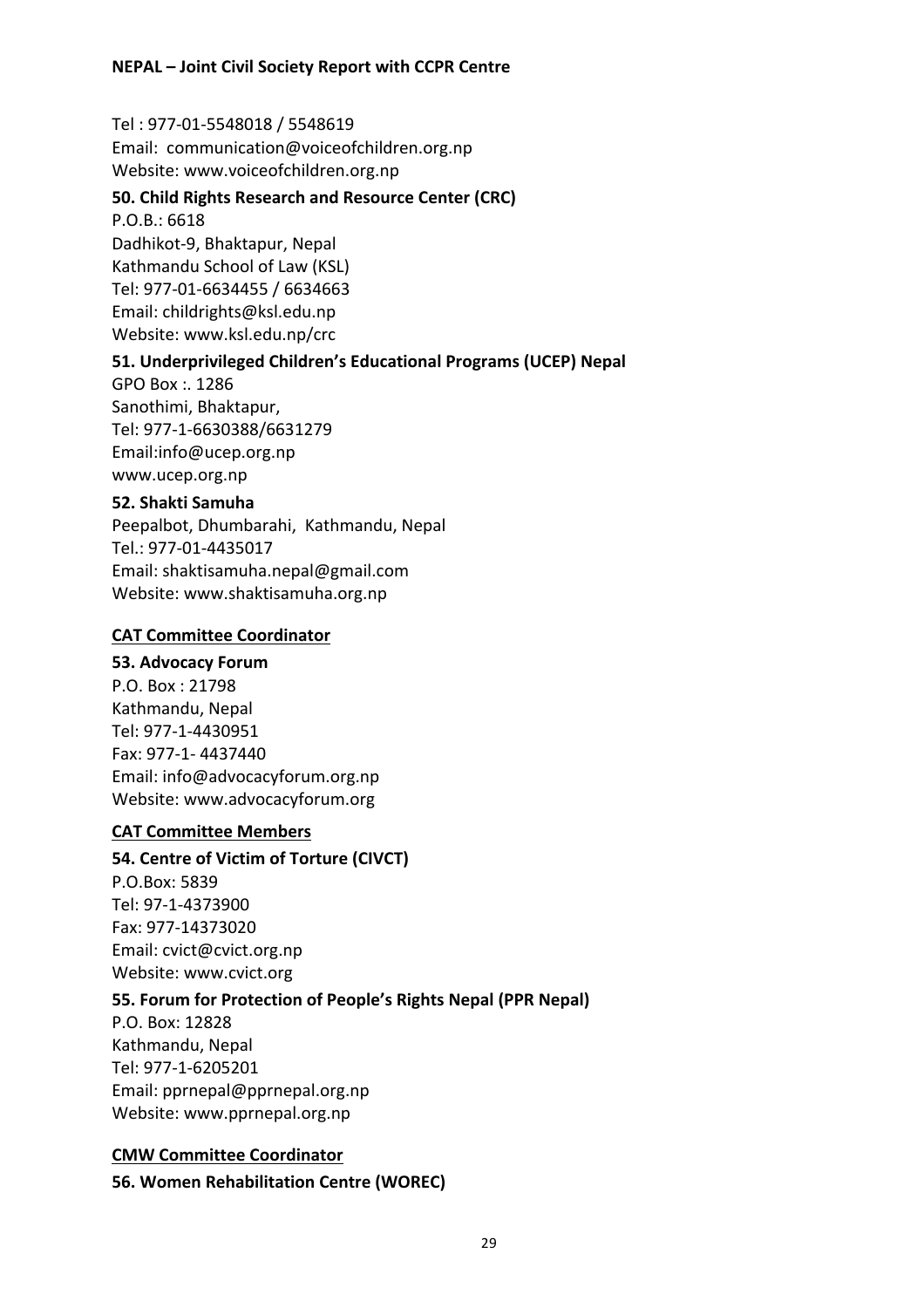P.O.Box!: 13233 Lalitpur, Nepal Tel: 977-1 - 5006373,5006374 Fax: 977-1-5006271 Email: ics@worecnepal.org Website: www.worecnepal.org

#### **CMW&Committee&Members&**

#### **57. Forum for Women Law and Development (FWLD)**

P.O.Box: 26538 Kathmandu, Nepal Tel: 977-1- 4242683, 4266415, Fax: 977-1-4240627 Email: fwld@fwld.wlink.com.np/ Website: www.fwld.org

#### **58. Youth Action Nepal**

P.O.!Box!No!9776 Kathmandu!Nepal Tel: 977-1-6215580 Email: Youthactionnepal@ntc.net.np Website: www.youthactionnepal.org.np

#### **59. Civic Concern Nepal (CCN)**

P.O. Box: 25228 Kathmandu, Nepal Tel: 977-01-4115908 Email: civicconcern@wlink.com.np Website: www.civicconcernnepal.org

#### **60. Population Watch (Pop-Watch)**

P.O Box: 12684 Lalitpur, Nepal Tel: 977-1- 5531896 Fax: 977-1-5547616 Email: info@popwatch.org.np Website: www.popwatch.org.np

#### **61. Pravasi Nepali Coordination Committee (PNCC)**

P.O. Box No. 20218 Janpath Marg, Anamnagar, Kathmandu, Nepal Tel.:977-01-4770775 / 4475676 Email: info@pncc.org.np Website: www.pncc.org.np

#### **CRPD Committee Coordinator**

#### **62. National Federation of Disabled-Nepal (NFDN)**

P.O.Box: 9188 Bhritikuti Mandap, Kathmandu, Nepal Tel.: 977-01-4231159 Fax: 977-01-4229522 Email: nfdn@mail.com.np